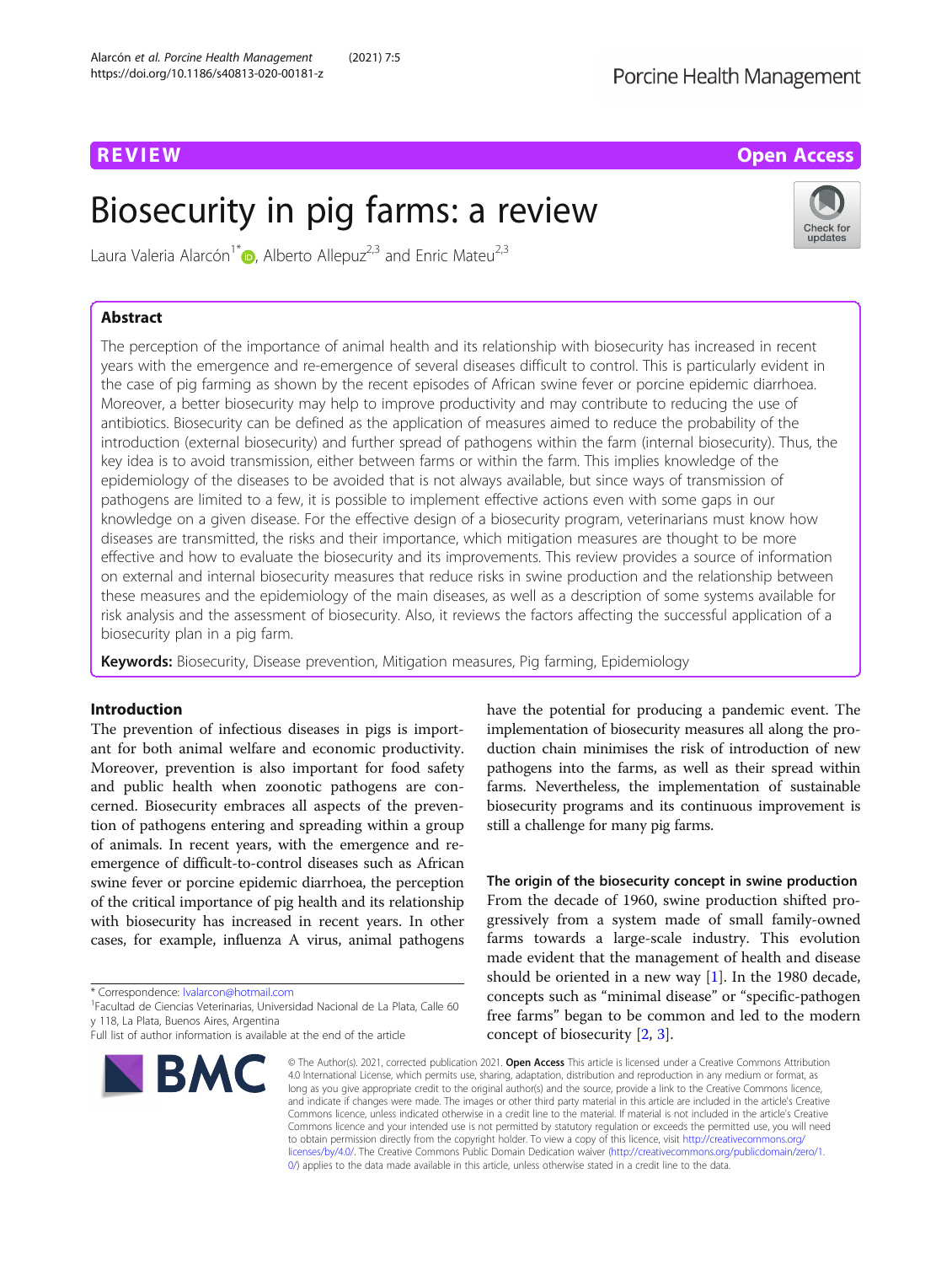Early publications defined biosecurity as ¨the security form of transmission of infectious diseases, parasites and pests¨ [\[4](#page-10-0)]. However, at that time most of the available information was mainly based in a combination of knowledge on the epidemiology of some diseases, common sense and experience  $[4-6]$  $[4-6]$  $[4-6]$  $[4-6]$ . It became increasingly evident that a more methodical approach was needed. Soon thereafter scientific journals started to publish papers on biosecurity in swine farms [\[7](#page-10-0)–[9](#page-10-0)].

#### The modern concept of biosecurity

Since the early, almost intuitive, definitions of biosecurity, this concept has evolved at the same pace than swine production. Nowadays, in developed countries, pig production shows a trend towards concentration: bigger farms in lesser hands together with an increasing need of animal movements. Within this frame, the introduction of a new pathogen in a farm can have serious or even catastrophic consequences, not only for the affected farms, but also for all other connected operations. A recent example of this was the introduction and spread of porcine epidemic diarrhea virus in the Americas or of African swine fever virus in Europe and Asia [[10](#page-10-0)–[12](#page-10-0)]. As a result, the concept and perception of the diseases have changed from the individual to the farm and, from the farm to the region. Keeping diseases away is now one of the key elements in animal production [[13\]](#page-10-0).

Academically, biosecurity can be defined as the application of measures aimed to reduce the probability of introduction and spread of pathogens [[5,](#page-10-0) [14](#page-10-0)]. When the measures are aimed at the reduction of the probability of introduction, the term external biosecurity is used. When the measures aim to reduce the spread of pathogens once they are already present in the farm, the term internal biosecurity is used.

The key concept in biosecurity is to avoid transmission, either between farms or within the farm. Therefore, the applicable measures must result in a reduction of the probability of effective transmission. This implies a knowledge of the epidemiology of the diseases to be avoided, particularly of the routes of transmission, the stability of the agent in the environment and the role of fomites and vectors [[15\]](#page-10-0).

For many important diseases, knowledge of epidemiology is much less than complete. This is an important gap that needs to be filled. However, since the ways in which a pathogen can be transmitted are limited to a few, for most diseases it is possible to foresee a set of potentially efficacious measures. A completely different point is to establish a prioritisation of the measures based on its potential efficacy. This requires a quantitative knowledge on the contribution of each route or element in the transmission of the infection. Beyond that, the actual implementation of the selected

biosecurity measures involves economic, sociological and even psychological aspects.

#### Main biosecurity measures

In this section we will review the most commonly applied biosecurity measures.

#### Common external biosecurity measures

The concept of external biosecurity can be intuitively understood as the blocking of the farm from the "dangers coming from the outside world". This implies that many of the measures aimed at the external biosecurity are physical barriers or rules banning the introduction of certain animals, people or vehicles.

### Introduction of replacements, quarantines and use of semen

The highest probability of introduction of a new pathogen is the introduction of animals [\[5](#page-10-0), [16](#page-10-0)–[18](#page-10-0)]. Due to the nature of the current production systems, to keep productivity within the desired standards, replacement of breeders is needed. In most cases, this can imply a renewal of the whole breeding population every 2–2.5 years. Those replacements can be produced internally; namely some of the female offspring is selected as the replacement for the existing sows or, they may be purchased from an external source. Internal replacements may be convenient for some farms that operate as a closed system and rely on males (semen) for genetic improvement. Eradication of diseases endemic in the farm is often difficult when internal replacements are used. A similar reasoning applies to the use of semen produced in-farm.

In other production systems, external replacements are preferred in order to fully control all management and health aspects of the replacement gilts. In this later case, the implications of this fact are double: firstly, the higher the frequency of new entries, the higher the probability of entering a pathogen and; secondly, the higher the replacement rate, the more difficult to maintain herd immunity against the endemic farm pathogens. To this, it must be added the need for insemination doses that, if purchased from an external source, can be a risk for the introduction of new pathogens as well.

Assuming that many farms must rely on external replacement sources, the way in which those new animals are to be managed will become the key to success. At present, the most efficient way of organizing production is in mating/farrowing batches (usually every week or every 3 weeks). Ideally, this organization requires entry of replacements with the same periodicity of the farrowing batches (weekly or every 3 weeks). In these systems, one first biosecurity barrier would be to set a list of health requirements for the sources of gilts. This list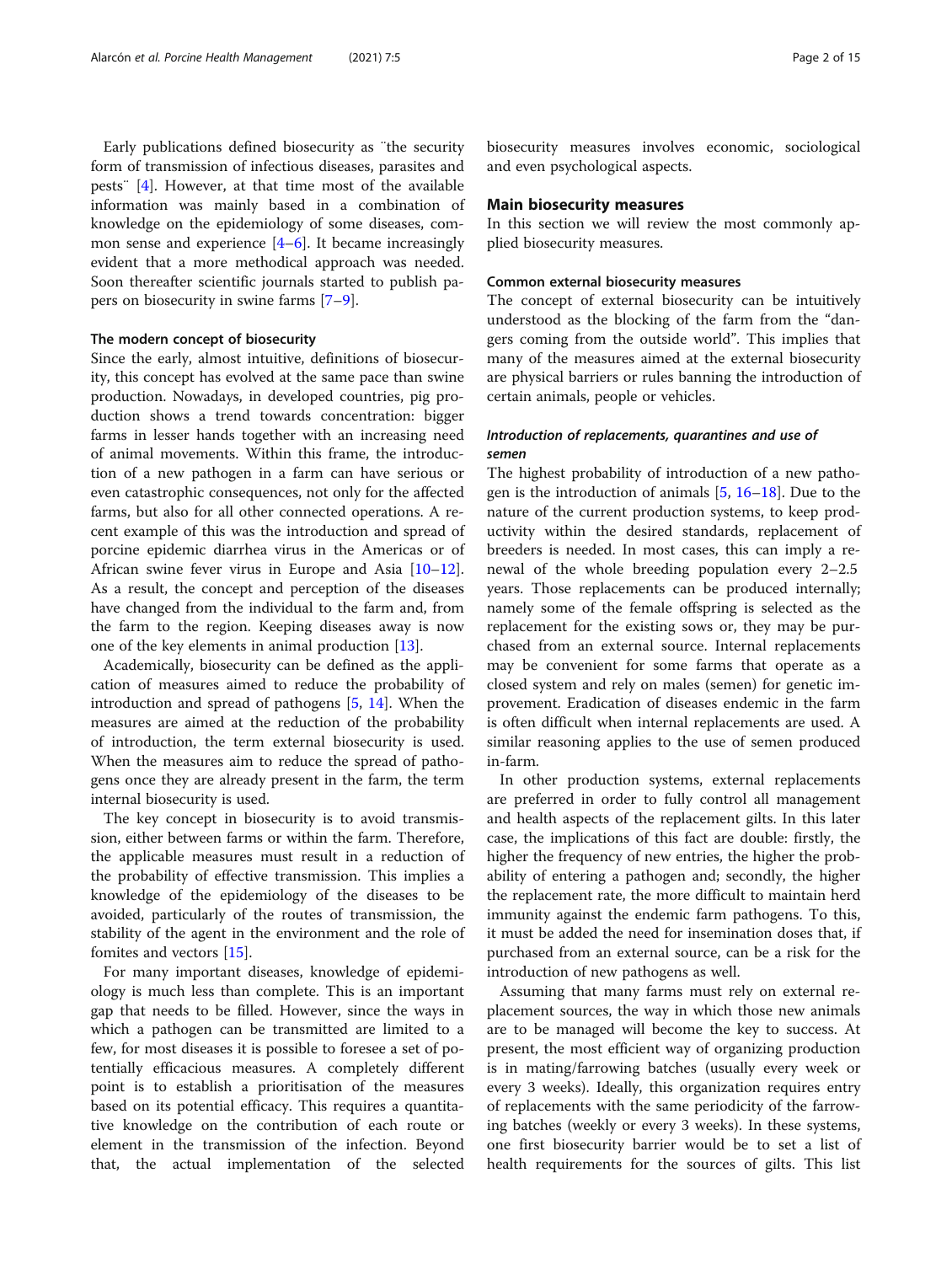must classify diseases based on the risk they pose to the farm and must indicate which verification tests are to be performed (as a routine). While for some pathogens the mere suspicion of its presence in the source farm would be enough to discard that source as a supplier (e.g., the presence of PRRSV seropositive gilts in a source aimed to supply a PRRS-negative herd), for other pathogens, their presence would be admissible under certain conditions (e.g., porcine parvovirus is acceptable since vaccination is highly effective). In any case, a well-designed and well-managed quarantine is the most effective measure to reduce risk associated to the introduction of external pathogens.

Quarantines must be designed as biocontention units; namely, they must be designed to avoid the spillover of any undesired pathogen brought by the incoming animals. Therefore, direct connection between the quarantine unit and the main farm must be blocked. Usually, this means locating the quarantine far from the main units of the farm and treating quarantines as if they still were the "outside world"; that is, managing them as independent facilities. Additionally, the quarantine has to be managed in a strict all-in/all-out system to avoid potential transmission of pathogens between different gilt batches. Risk associated to the entry of gilts can be reduced by decreasing the frequency of entry of the new batches. However, this implies changes in the whole organization of the farm and in the managing of breeding batches, with the consequent problems for allocating the animals in the available spaces. The bigger the batch, the larger the space needed for each batch.

Regarding the localisation of quarantines, most often it is said that they must be located no less than 1000 m from any other pig unit. This is considered a safe distance for airborne transmission of most pathogens (but not all), and for transmission by rodents, flies, etc. [[19](#page-10-0), [20\]](#page-11-0). However, some viral pathogens such Aujeszky's disease virus, foot and mouth disease virus or porcine reproductive respiratory virus 2 (PRRSV2) or bacteria such as Mycoplasma hyopneumoniae have been reported to be transmitted -or could be potentially transmitted- by air to longer distances (up to 20 Km for foot and mouth disease virus, 9 Km for Aujeszky's disease virus, PRRSV2 or *M. hyopneumoniae*)  $[21–23]$  $[21–23]$  $[21–23]$  $[21–23]$  $[21–23]$ . Air filtration is proven to prevent pathogen introduction in high density areas The use of HEPA air filters in the windows or ventilation inlets reduces the entrance of pathogens [[24](#page-11-0)–[27](#page-11-0)]. HEPA filters are the gold standard of microbiological air filtration but less expensive filters may also have a good efficiency. Under laboratory conditions, a combination of fine filters (EU class M and F) resulted in > 98% of efficiency to filter equine arteritvis virus and > 99.9% for bacteria such as Actinobacillus pleuropneumoniae [\[28](#page-11-0)]. Similarly, Dee et al. (2010) showed that MERV 14 (EU 8) filters, or multi-layered polypropylene filters treated with microbiocidal compounds were fully efficient to block PRRSV or Mycoplasma hyopneumoniae [\[27](#page-11-0)]. Other low-cost filtration methods were less efficient although provided some level of protection [\[25](#page-11-0)]. In an economic evaluation analysis of air filtration systems to prevent PRRSV, Alonso et al. (2013) [[29\]](#page-11-0) calculated a payback time between 2 and 7 years depending of the reduction of the frequency of outbreaks and on the premium received for being free of PRRSV. Provided that the quarantine is far enough from other sections of the farm, the main connection between the quarantine and the main farm will be the personnel. Transmission of pathogens from personnel to pigs is mainly related to the role of humans as fomites (clothes, boots, hair, etc.) (with the exception of some diseases such as influenza). Accordingly, barrier methods are highly effective: use of clothes, boots, gloves, etc. of exclusive use of the quarantine plus the obligation of taking a shower before leaving the quarantine are generally considered enough (section 3.1.2. below revise the general requirements for entering the farm). Use of exclusive clothes, shoes and tools together with handwashing are the minimum compulsory measures. In transmission experiments for foot-andmouth disease those measures were able to stop transmission by caretakers of pigs but not when the used species was sheep in which case the addition of a shower was a necessary measure  $[30, 31]$  $[30, 31]$  $[30, 31]$  $[30, 31]$  Beyond this, the potential airborne spread of pathogens from the quarantine can be minimized using a system of locked doors and windows in the pens with an adequate play of air flow and air pressures.

How long the quarantine must be prolonged? The duration of the quarantine depends on three elements: a) The incubation period of the diseases included in our "avoid" list, b) the duration of the contagious period for such diseases and, c) the time needed to establish a diagnosis [[5](#page-10-0), [32](#page-11-0)]. Accordingly, the duration will be determined by the diseases included in our list and the availability of diagnostic facilities. Moreover, animals must be inspected, preferably daily, for any sign of dis-ease [[30\]](#page-11-0). Also, it is necessary to have a contingency plan for the event of a positive result for an unwanted disease. This contingency plan may range from extending isolation of the replacement batch until the gilts are no longer a threat, to discarding just positive individuals and extending quarantine of the others with continuous monitoring, to complete depopulation of the quarantine and monitoring of the destination farm.

At this point of the review it is worth to note that quarantine and acclimation are somewhat opposed concepts. While quarantine is aimed to avoid the entry of pathogens brought by incoming animals and, therefore, minimizing contact between existing and new animals is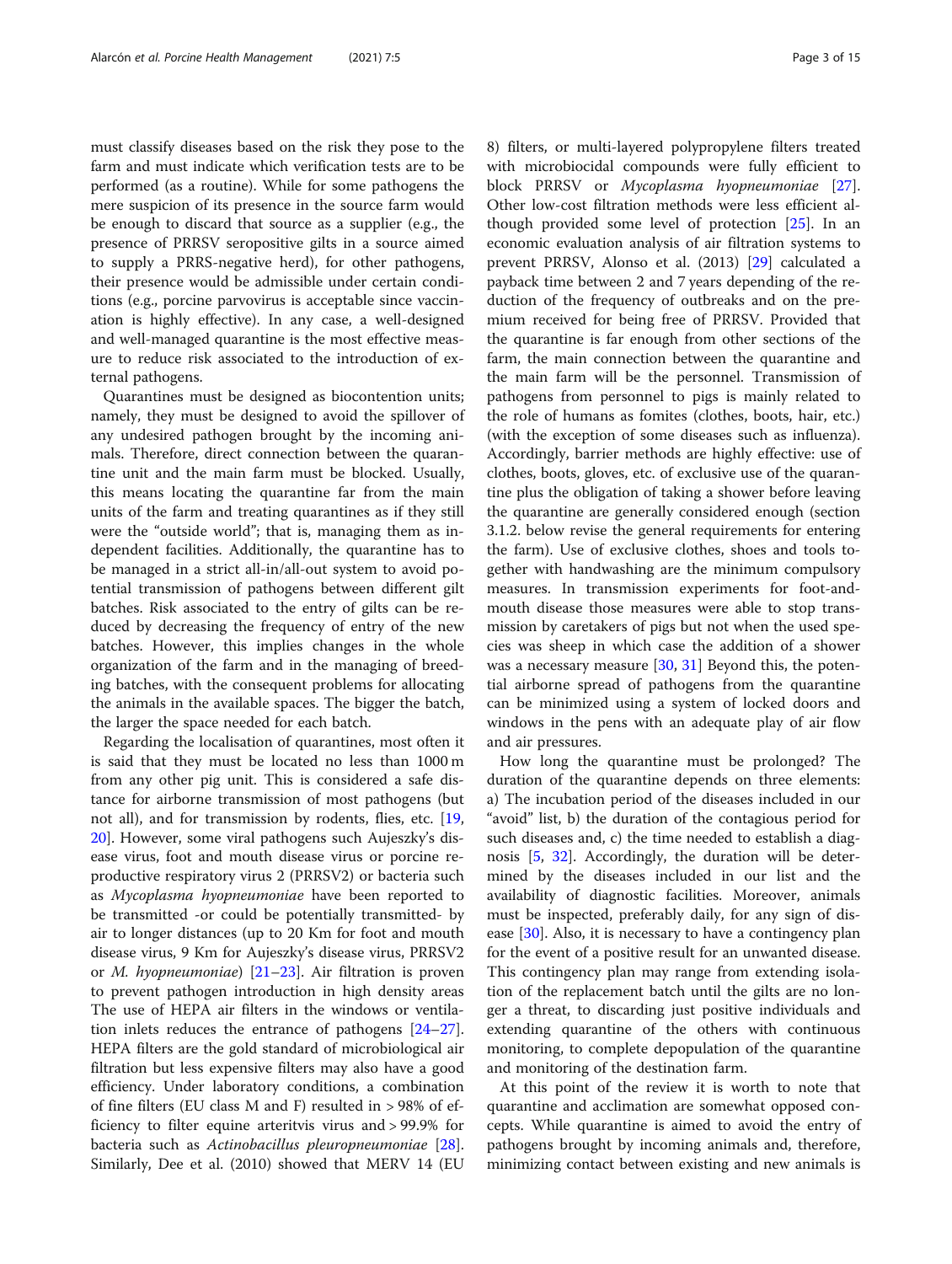critical; acclimation is aimed, among other goals, to develop immunity against the pathogens existing in the farm [[33](#page-11-0), [34\]](#page-11-0) and, this often requires to have a close contact between newcomers and the present stock of breeders. Thus, a clear-cut separation must be made between the quarantine and acclimation phases. In Brazil, Serafini Poeta Silva et al., (2019) [\[35](#page-11-0)], associate the adaptation of the replacement to a lower seroprevalence and better control of Swine Influenza in breeding herds. Use of externally purchased semen is, in practical terms, equivalent to the introduction of a boar. Again, suppliers should be certified to be free of the diseases in our "unwanted" list and must be auditable with regards to their health status [\[18\]](#page-10-0). The number of providers should be as limited as possible (ideally, only one) to reduce the risk [[36](#page-11-0)–[38](#page-11-0)].

#### People and vehicles

People and vehicles can be important pathways for the introduction of new diseases in the farm [[39](#page-11-0)–[42](#page-11-0)]. By its own way of operation, farms receive lots of visits and vehicles: workers of the farm, veterinarians, repair workers, transports of feedstuff, dead-animals, etc. Beyond that, transport of animals is a category of its own.

Fomites carried by people (boots, clothes, etc.) or even the people itself, through contaminated skin, can spread various pig pathogens such as Salmonella, PRRSV, PED, TGEV, Brachyspira or Lawsonia [\[43](#page-11-0)–[49\]](#page-11-0). People can also act as introducers of diseases common to people and animals. This is the case of influenza. In fact, classical H1N1 viruses or the original introduction of H3N2 originated from humans, just like the 2009 H1N1 pandemic virus (reviewed by Rajao et al.) [[50\]](#page-11-0).

The risk associated to visits may be minimized by a combination of barrier measures and regulations restricting the entrance to the farm. Who (people or vehicles) must be allowed to enter the farm? The generic answer to the question is simple, only those that are essential; the practical application of this principle is much more complicated. A list on who can or who cannot enter should be elaborated stating the rules for entering. In the next lines the main actions to minimize these risks will be reviewed.

The essential measure to restrict visitors and vehicles in the farm is to establish a clear delimitation of clean and dirty areas [\[51](#page-11-0)]. Clean areas area those inside the farm perimeter, in contact with pigs. The clean areas include barns, offices and connecting hallways and all the areas and equipment in contact with pigs Dirty areas are those that may contain sources of infection for the pigs present in the farm and, in practical terms, everything outside of the clean areas can be considered a dirty area. Entrance doors, walls, a changing room, a shower or a line painted in the floor maybe the interface between clean and dirty areas. Nothing should be allowed to cross the dirty area towards the clean area without being decontaminated. Clean and dirty roads may also exist. The dirty road must be used for any transport that serves multiple companies or farms. Work routines must be organized.

A perimeter fence with a permanently closed door that can only be opened from inside the farm is the main division between "inside" and "outside" the farm. A side use of this fence is to restrict access of wild animals such as wild boars, which are a serious risk for some diseases such as Classical or African swine fever [[52](#page-11-0)–[54](#page-11-0)]. To note, materials of the fence have to be chosen for that purpose, as wild boars can easily destroy regular wire fences. Beyond that, barriers preventing excavation under the fence must be built.

A parking area outside the farm must be implemented [[55\]](#page-11-0) for all those operations that do not require entrance to the farm with the vehicle (for example, the veterinarian visiting the farm).

Some operations require some level of contact with the farm. This is the case of vehicles delivering feedstuff, collecting dead animals or slurry. The most adequate approach for those operations is a proper design of the farm. The activities requiring such contact need to be located, as far as possible, in the external perimeter with no need to enter the farm. For feedstuff, the most adequate way is to locate the silos for feed close to the perimeter fence, allowing the loading from the truck without the need of entering the farm. Containers for dead animals and slurry tanks must be located immediately outside the perimeter fence to avoid the collecting truck entering the farm. Both vehicles circle in "dirty road". In farms where the design does not allow that, a clear delimitation of the road and of the clean and dirty areas is essential. Under any circumstance the trucks, the drivers or other assistant personnel should be allowed to enter in contact with the animals [[40,](#page-11-0) [41](#page-11-0)]. Kim et al. [\[48](#page-11-0)] showed the importance of this measure. They examined the transmission of porcine epidemic diarrhoea virus under low and high biosecurity measures and observed that clothes and boots of personnel exposed to infected animals easily got contaminated with amounts of virus likely causing transmission, particularly for boots and coveralls. Small amounts of contaminated faeces in the boots of a driver could be enough to infect a farm.

Once a vehicle/visitor is allowed to enter in to the farm perimeter, a set of rules to minimize risk must be applied. Entry of people must be compulsorily done through a reception building. They must register in a registry book indicating name, company and/or reason for visiting and indicating the latest day that they visited a pig farm. In many farms, safety procedures usually indicate a 24-48 h period to consider that a previous visit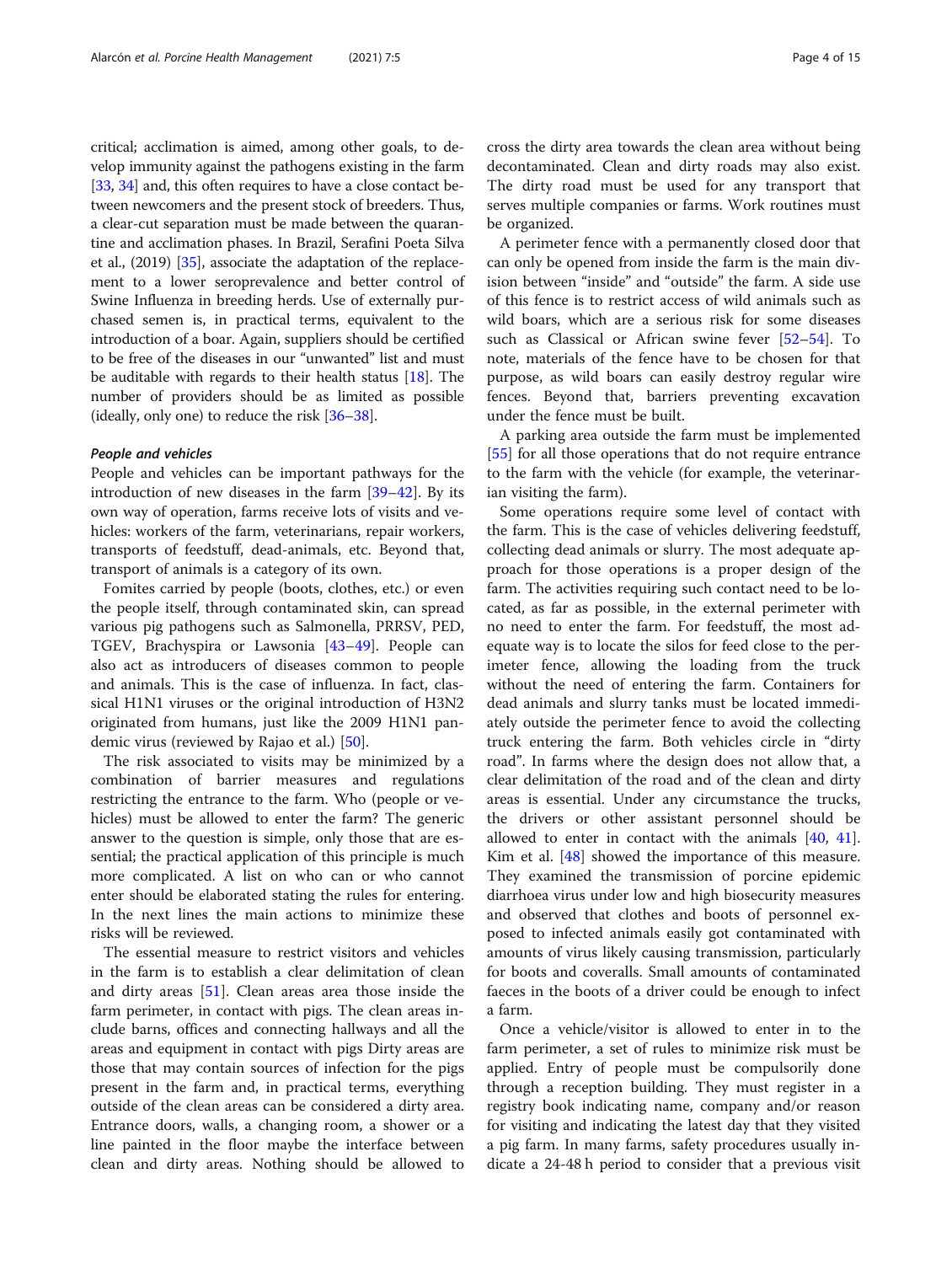to a farm is not a risk. However, this is not based in a real evaluation of the lability of different swine pathogens since survival of different virus, bacteria or parasites may be very different and has not been thoroughly studied. An additional factor to be considered when establishing this period is the health status of the farm, the barriers established at entering the premises (showering, handwashing, changing clothes, etc.). In a farm with a good standard requiring at least handwashing and changing outwear and boots, the main risks would be associated to contamination of hair or to presence of pathogens in the oronasal mucosa. Kim et al. (2017) found Porcine epidemic diarrhoea virus RNA in the hair of personnel in contact with infected animals 1 day after contact but the positive personnel was not able to transmit the infection. Oma et al. (2018) [[56\]](#page-11-0) in a model of exposure to bovine viruses (bovine coronavirus and bovine respiratory coronavirus) viral RNA was not found in the oronasal mucosa of exposed people 6 h after the exposure although most of them were positive at 1 h. Taking the previous data in consideration, 24 h could be a reasonable time for a farm with a good health standard and applying basic biosecurity measures. Certainly, the higher the health standard and the potential of impact of a new disease, the longer that restriction period (up to 48 h). Introduction in the farm of laptops, cell phones and other electronics may be a risk if they are not decontaminated. Browne C., et al., (2016) [\[57](#page-11-0)] observed the viability of Mycoplasma hyopneumoniae on various surfaces for up to 8 days at 4 °C.

The next step would be to establish the rules for entering into the facilities allocating the animals. The minimum acceptable regulation would be to change clothes and boots for ones of exclusive use of the farm, washing hands and not sharing materials between farms. In those cases, that materials must be shared, it can be useful to expose them to UV irradiation [[58](#page-11-0)] or to immerse them in disinfectant solution [\[3\]](#page-10-0). These can range from diluted bleach to commercial disinfectants. To note that most disinfectants have lower or poor activity in the presence of high concentrations of organic material. Wearing gloves, and eventually a cap, is advisable. A higher level of biosecurity would include a compulsory shower. As commented above, taking a shower and fully changing outwear is able to fully reduce transmission of FMDV between pigs or sheep by contaminated personnel [\[30](#page-11-0), [31](#page-11-0)] although for many pathogens handwash and outwear change probably are effective.

In this case, again, clean and dirty areas have to be delimited. A very simple rule would be to consider any area where it is allowed to wear clothes or shoes form the "outside" as dirty. A simple separation can be a bench that delimitates the clean and dirty area of the changing room. Relevance of these measures are supported by transmission studies on Influenza, PRRS or FMD, where these viruses were transmitted through contaminated boots, gloves, contaminated skin or overalls that had been in contact with infected pigs [[45,](#page-11-0) [59](#page-11-0), [60\]](#page-11-0). Pork products consumption in the farm, either by visitors or personnel, should also be avoided as some important pathogens such as ASF can survive in them [\[61\]](#page-11-0).

#### Transport of animals

Vehicles used to transport animals between farms or to the slaughterhouse and drivers from these vehicles can have an important role in the transmission of pathogens between farms, as it has been described elsewhere [[40](#page-11-0), [41,](#page-11-0) [62](#page-11-0)]. Several measures can be applied to reduce such risks.

The first one would be to define the uses allowed for a specific truck. A "safe" animal transport truck should not be used for a risky transport. For example, a truck destined for the transport of replacements must not be used for transport of animals to the slaughterhouse. Similarly, a truck should not pick up animals on different farms as this increases the risk of spread of pathogens. Therefore, establishing a list of "allowed transports and permissible actions" for each truck, along with the design of its routes, would be the first measure. Secondly, truck cleaning and disinfection must be done in a planned and conscientious manner. Cleaning and disinfecting trucks is a very difficult task to carry out in practice  $[63]$  $[63]$ . As a matter of fact, it has been shown that a high percentage of slaughterhouse trucks were positive for Salmonella after cleaning and disinfection procedures [\[63\]](#page-11-0). There is a general agreement that for this cleaning and disinfection to be effective, the process must include the removal of organic matter, cleaning with water, preferably hot and soapy or with descaling, drying and subsequent disinfection with appropriate substances [[57](#page-11-0), [58\]](#page-11-0). The main problems arise from the difficulty of removing organic residues from corners and recesses in the truck bed and from drying the trucks. In winter, particularly in cold climates, natural drying of a truck can take days. For this, alternatives such as air drying or heated boxes have been designed [\[64](#page-12-0), [65\]](#page-12-0). Actually, Dee et al.  $(2004)$   $[64]$  $[64]$  found that when trucks were washed, disinfected and dried, PRRS virus could not be found by RT-PCR nor transmission happened to sentinel pigs. All other methods allowed the presence of the virus.

Loading and unloading animals is one of the most critical situations regarding the contact of animals present in the farm with vehicles or persons from outside the farm. The best approach to minimize risks is to build a loading/unloading dock. This structure must have a dirty area (outside the farm) where trucks may park. This dirty area leads to a managing corridor (narrow enough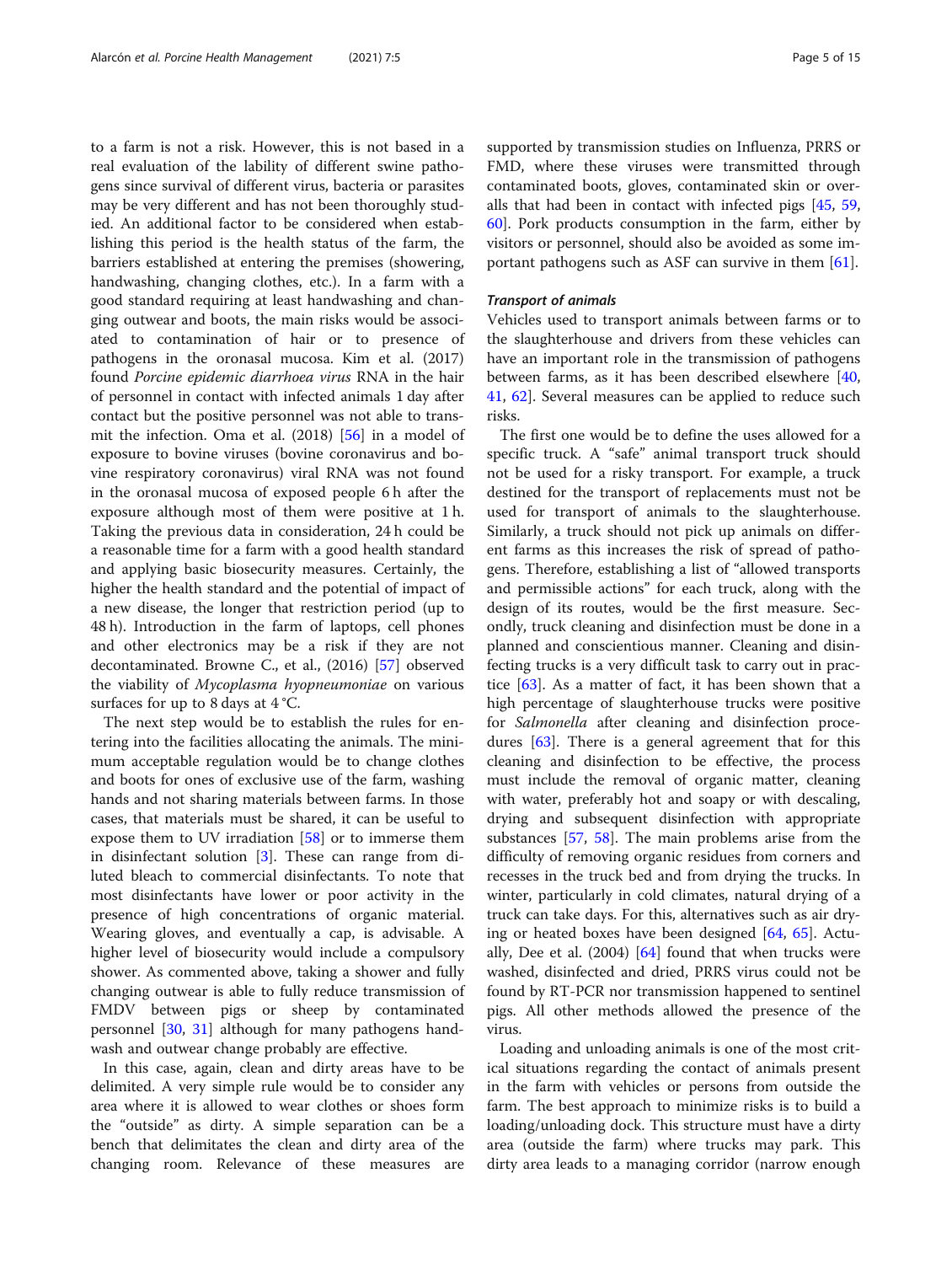to allow animals passing one by one) that has a gate. That gate should be low enough to permit only the crossing of an animal but not of a person standing. Usually, this is achieved by means of a sliding door or a similar mechanism. From the gate inwards should be considered "clean" area.

#### Neighbourhood

This term is related to the spatial clustering of cases, whereas the specific path by which transmission occurs among neighbours is not always clear [[66\]](#page-12-0). For example, Torremorell et al. [[67\]](#page-12-0) attributed 80% of new PRRSV infections on negative commercial farms to spread from neighbours, but the exact path of transmission was not identified. The probability of infection due to the farm location will be variable and influenced by what is present in the neighbourhood [\[67\]](#page-12-0). The number and type of pig farms (e.g., presence of fattening farms versus breeding farms), presence of slaughterhouses, garbage dumps or dead-animals rendering plants in a radius of 1 km to the farm could increase such probability [[5](#page-10-0), [68,](#page-12-0) [69](#page-12-0)].

One possible path of pathogen transmission among neighbours is airborne spread. As mentioned before, distance by which pathogens can be transmitted through air is variable and will also be dependent on weather conditions (i.e., optimal in winter with high humidity and constant moderate winds) and on landscape (i.e., optimal in flat land).

Probably, FMDV and PRRSV have been the best studied pig pathogens with regards to airborne transmission. For FMDV it was shown that long-distance (up to 10 Km) airborne transmission was more likely to occur with high humidity (> 60%), low speed wind with stable direction, cloud cover, temperature below 27C (better at lower temperatures) and no precipitation [[70](#page-12-0)–[74\]](#page-12-0). For PRRSV, one of the main factors for the viability of the virus in the aerosols was temperature with a very short half-live (less than 30 min) at 20C. In the case of PRRSV, low humidity seems to favour survival in aerosols under laboratory conditions [\[27](#page-11-0), [75,](#page-12-0) [76](#page-12-0)]. A 2-year study showed that cool temperatures, low sunlight levels, winds of low velocity in conjunction with gusts and rising humidity and pressure were the conditions more likely to favour PRRSV airborne transmission [[27\]](#page-11-0) Moreover, in the case of PRRSV2, the aerosol transmission of different strains may differ. For PRRSV1 airborne transmission seems less likely, maybe because of the lower levels of viremia [\[77\]](#page-12-0).

The measures to prevent this transmission are basically barrier measures. The simplest is to raise a hedge or plant a grove that acts as a barrier in the most frequent direction of the wind in the area but more sophisticated systems, such as the installation of HEPA or other type of filters, can be used as mentioned before.

Other paths of pathogen transmission linked to the neighbourhood include rodents, mechanical vectors such as flies, and others animals (either stray or belonging to neighbouring farms) or birds. Rodents can be carriers of numerous pathogens that affect pigs, such as some Salmonella serovars, Leptospira, Yersinia pseudotuberculosis, Toxoplasma gondii, Campylobacter spp., Brachyspira spp, Lawsonia intracellularis or the encephalomyocarditis virus [[78](#page-12-0)–[83](#page-12-0)]. Generally, mice have a radius of action of 25 to 150 m and therefore, their role in transmission between farms is limited. However, individual rats can move 3 km away in one night [\[79](#page-12-0), [84](#page-12-0)]. Flies can act as mechanical vectors, although their flight radius (2-3 km) and the narrow range of temperatures at which they survive [[85\]](#page-12-0) limit their role as mechanical spreaders of pathogens at large distances. Nevertheless, some studies showed the presence of infectious PRRS virus in a proportion of houseflies captured at 1.7 Km from the source farm [\[86\]](#page-12-0). Anyway, transmission has not been proven farther than hundreds of metres [[62](#page-11-0)]. Evidences exist for the role of flies in the transmission of other pathogens such as Streptococcus suis or Brachyspira spp. [\[21,](#page-11-0) [87](#page-12-0), [88](#page-12-0)].

Dogs and cats may also be the source of some pathogens for pigs [\[89](#page-12-0)–[92\]](#page-12-0) although these animals should not be present in a pig farm. A perimeter fence may prevent stray or neighbouring animals from entering into the farm premises.

Some species of birds have been associated with disease outbreaks. For example, in one study it was estimated that around 30% of new TGE outbreaks were caused by starlings [\[93\]](#page-12-0). Birds have also been involved in the spread of some pathogens such as Salmonella, Lawsonia intracellularis, Brachyspira hyopdiseneteriae and E. coli [[83](#page-12-0), [94](#page-12-0)–[96\]](#page-12-0) and may act as a reservoir perpetuating circulation on the farm. The main biosecurity measure would be the placement of bird proof nets on windows and keeping the doors closed to avoid the entry and nesting of birds. All buildings must be bird proofed. Any damage to bird netting or the facility exterior which allows pest entry must be repaired immediately. Furthermore, silos and feed tanks should be kept closed to prevent access by birds and contamination by faeces. This may be important in the case of Salmonella [\[70](#page-12-0)].

#### Feed and water

Feedstuff itself does not generally pose a risk due to the hygienic conditions in the production, particularly if the feed is heat-treated. For example, pelleting eliminates PEDV from contaminated feedstuff [\[97](#page-12-0)]. Nevertheless, different pathogens can contaminate and survive on feed ingredients and could therefore be introduced in a farm [[98](#page-12-0)–[103](#page-12-0)]. For example, Dee et al. (2016) detected the PEDV, ASFV, SVA, CSFV, PRV, and FMD in soybean meal (conventional and organic), vitamin D supplements,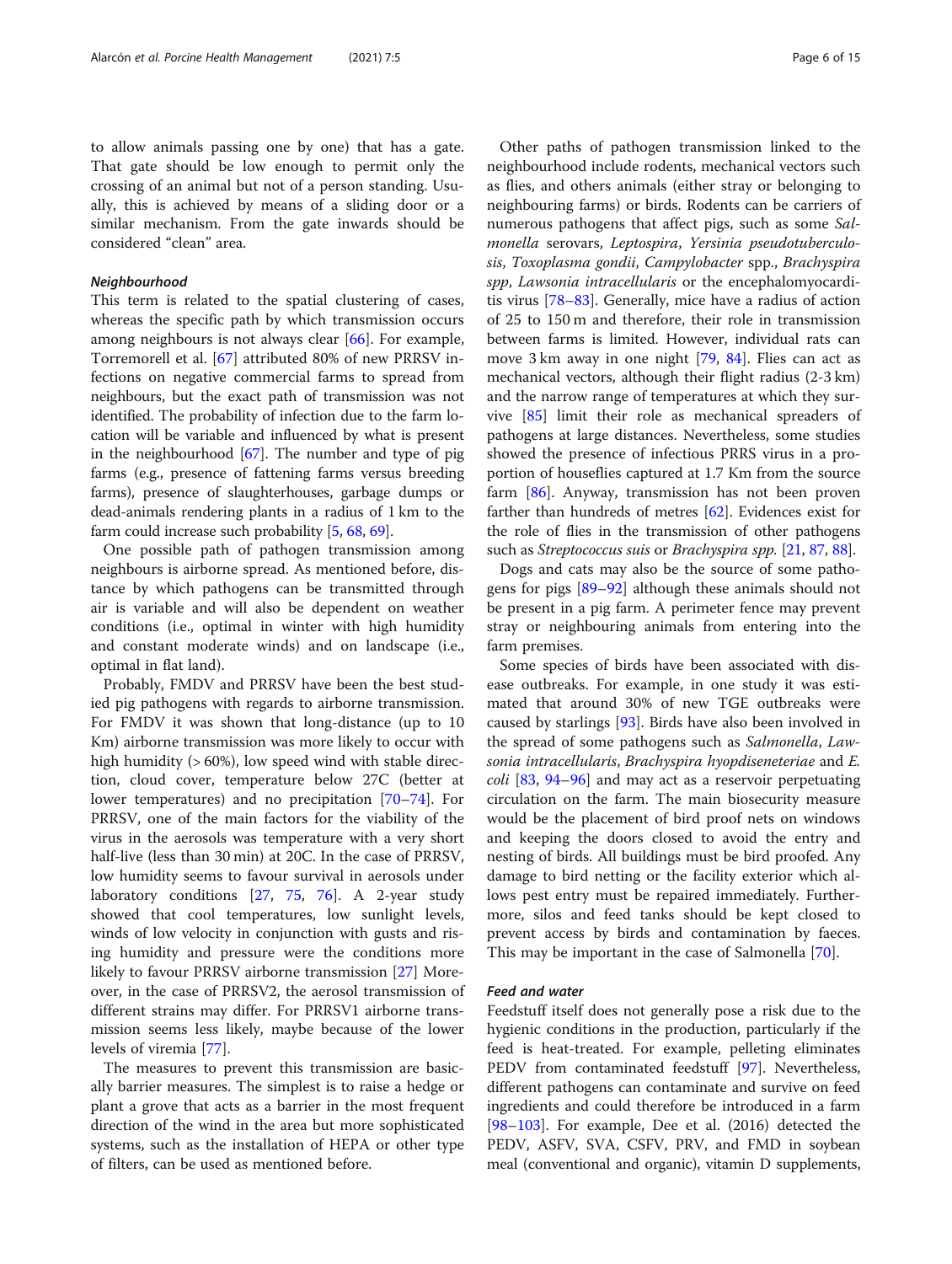lysine and choline [\[99](#page-12-0)]. Actually, pigs fed with PEDVspiked feedstuff were successfully infected, proving that this can be a potential source of spread for this virus [ $103$ ]. Gordon et al. (2019) [ $104$ ] reviewed the role of nonanimal ingredients as a source of viral pathogens for swine.

This risk can be maintained below critical status by minimizing the likelihood that a pathogen can enter the feed supply chain, such as by excluding high-risk ingredients from facilities, extending biosecurity to mills, and considering proactive mitigation strategies [[105](#page-12-0)–[107](#page-12-0)]. Some of these are, develop storage facilities for incoming products 'feed quarantine', and determining and setting a schedule for a validated sampling method [[108\]](#page-12-0) of ingredients that are considered higher risk (origin animal or not animal). Limit and establish a flow of movement of people (employees in the feed mill and visitors, such as guests, truck drivers, and subcontractors people) or vehicles in or out of a facility because also has the potential to introduce contaminants into a feed manufacturing facility [[109\]](#page-12-0). Several studies have shown that chemical additives for the feedstuff can be reliable methods for mitigating such risk for both viruses and bacteria [[110](#page-12-0)– [113](#page-13-0)]. Effective additives are organic acids such as formic, lactic or propionic, but also fatty acids and essential oils have been proven to have efficacy against certain pathogens [\[114\]](#page-13-0). Formaldehyde has been shown to be effective at preventing risk associated with PEDV [\[110,](#page-12-0) [115](#page-13-0)] as well as Salmonella [\[106,](#page-12-0) [107](#page-12-0)]. Furthermore, the use of formaldehyde in feed may lead to detrimental bacterial shifts in the pig gut [\[116\]](#page-13-0). Another strategy that has been proven to be effective in mitigating this risk is flushing feed manufacturing equipment with rice hulls treated with chemical compounds with antimicrobial properties such as formaldehyde or a hexanoic:octanoic: decanoic mix [\[117\]](#page-13-0). Therefore, feed should be provided by a reputable supplier with a recognized quality assurance system and food ingredients should not be transported in a vehicle that is used to transport pigs or other livestock [\[98\]](#page-12-0).

Drinking water used on farms could also be a source of pathogens introduction  $[8]$ . A disease that has classically been related to water contamination is leptospirosis. Leptospira from rats and other animals can contaminate water, or even rats can be ingested by pigs. Furthermore, most pathogens that follow a cycle of faecal-oral transmission have the potential to be carried through the water. Silva et al., (2018) [\[118\]](#page-13-0), develop the biosecurity vulnerability scores for PRRS the results suggest that events related transmission by air and water, and people/animals movements should be prioritized. Therefore, the bacteriological quality of the water should be checked regularly, at least once a year [\[119\]](#page-13-0). Water systems, tanks and pipes should be cleaned and disinfected

regularly as biofilm can be a source of bacteria for pigs [[32\]](#page-11-0). Also the source water treatment is an important tool in risk management. Common water treatment techniques used include physically removing chemical and biotic contaminants through filtration (reverse osmosis system and /or inactivating pathogens by applying ultraviolet light [[120](#page-13-0)] or chemincal oxidant disinfectants such as chlorine, [\[121](#page-13-0)] cloramines and ozone.

#### Common internal biosecurity measures

As previously mentioned, internal biosecurity aims to reduce the probability of the spread of pathogens once the farm has been infected. These measures can be grouped into: a) measures related to management of the herd, b) general hygiene of facilities, c) cleaning and disinfection and, d) personnel.

#### Measures related to management

The main objective of this group of measures is to control the flow of animals to avoid mixing pigs from different age groups. Usually, it is considered essential to avoid movements against the production flow. This is achieved with the strict application of an all-in / all-out system complemented by cleaning and disinfecting the facilities for the new batches of animals. This measure has been reported to be effective to reduce the circulation of pathogens [[122\]](#page-13-0) and to reduce the amount and variety of drug application on farms. These last authors observed that in Japanese farms where the all-in / all-out system was applied in all production stages, there was a lower use of antimicrobials for the treatment of pneumonia and oedema disease. In France, a reduction in the prevalence of Salmonella in pigs sent to the slaughterhouse was also observed when this measure was carried out [\[123](#page-13-0)].

However, this flow control is not enough for all diseases. For example, for those diseases in which transmission can occur in maternities, cross fostering, even between sows of the same batch, can contribute to the spread of the disease. This has been shown for PRRS virus, in fact, limiting adoptions is one of the measures that is usually implemented during a PRRS outbreak in maternity areas [[124\]](#page-13-0).

Another important fact to consider when applying management measures is that sows are the reservoir for many of the pathogens present on the farm. From the late 1970s, early weaning systems began to be studied based on the idea that certain pathogens were transmitted from mother to offspring at certain times. Separating piglets from the mother earlier would prevent this transmission and, consequently, would reduce or even eliminate the presence of certain diseases [\[125](#page-13-0)–[127\]](#page-13-0). These techniques, while partially effective, are detrimental to pig well-being and in Europe, contravene community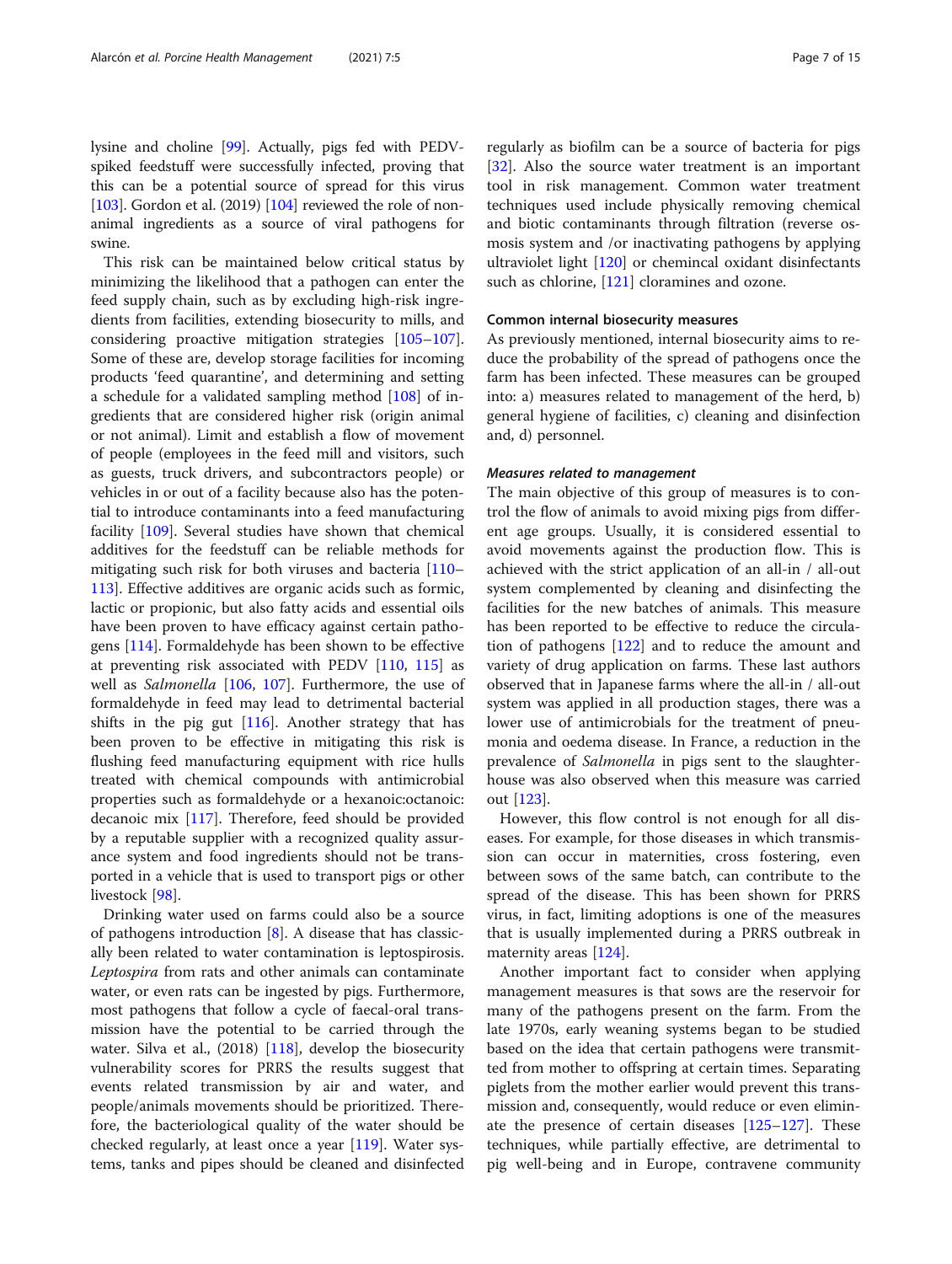welfare standards. It is also important to establish a work routine that takes into account the role in disease transmission of the different age groups within the farm. The usual recommendation is to establish a workflow following the pig flow, from younger to older. Thus, personnel working in the fattening units should not enter into the nurseries after contacting fatteners or go back to a maternity from a nursery.

#### Measures related to facilities and cleaning and disinfection

The facilities should contribute to reduce the transmission of diseases or, at least, must not facilitate their spread. A very basic aspect to start with would be its design. In poorly designed or poorly planned farms it is relatively common for animals to have to move between different sections for loading, unloading or between production phases so that animals of different ages can have contact. Likewise, it is important that the facilities allow a correct organization of work and, to a certain extent, contribute to respect a separation between the different ages present on the farm. This can be achieved with physical barriers such as doors, foot baths, or intermediate areas for hand washing and changing boots.

However, all these barrier measures tend to hinder work routines. Sometimes the different areas can be painted with different colours and clothes and boots of the corresponding colour can be used to make more difficult to violate the rule of non-contact between different stages of production.

The nature of the materials used in the facilities is an important factor. The separations between pens or rooms and the floor are usually cited as the most important elements. For example, discontinuous separations between pens are known to facilitate the transmission of respiratory pathogens while solid separations facilitate the transmission of enteric pathogens [[128\]](#page-13-0). On the other hand, something similar happens with floors, particularly in maternity areas. While metal and plastic floors are cleaner, they have a negative impact on comfort. Straw beds are very comfortable, but increase the risk of presentation of diarrhoea outbreaks [[122\]](#page-13-0). The ventilation system should also be added to this section, since inadequate ventilation contributes to an increase in the environmental microbial load, particularly for respiratory pathogens.

Regarding hygienic measures, the most basic element is the cleaning and disinfection of the pens. Similar to what happens with trucks, pens should be cleaned first by removing organic debris, then they should be washed with soapy water, and after rinsing and drying they should be disinfected. Dione et al. [[129](#page-13-0)] evaluated 276 farms in Uganda, and found a reduction in seropositivity to Streptococcus suis by the use of disinfectants on farms. This pathogen is rapidly eliminated by phenyl compounds, chlorine, and iodine.

The second fundamental hygienic measure refers to the administration of vaccines and drugs. Needles should be exchanged between individuals, although this is very difficult to achieve in practice. Often workers see the change of needle as a waste of time. To teach them the importance of this practice is essential. The minimum acceptable would be to use individual needles in sows and, at least, to change needles for each litter or pen.

#### Measures related to personnel

Personnel working in the farm are key elements to keep internal biosecurity. Their role is double, in one hand, they have to implement the rules and, on the other hand, they may act themselves as means for the spread of pathogens within the farm.

Personnel must know well which are the assigned areas of work and what the work routines are. For example, a worker in the fattening area should not go to a maternity hospital. Often, a colour code for walls and clothes may help to this end. This implies to have specific clothing and footwear of the corresponding colour. Obviously, this requires additional planning for cleaning and replacement and areas for changing must be designed.

Finally, measures such as the use of gloves, periodic hand washing and foot baths will lessen the impact of the worker acting as a fomite within the farm. It is known that the maintenance of foot baths requires continuous attention to avoid the excessive accumulation of organic matter. The contact time with the disinfectant required to sanitize the boot varies with the product but usually is measured in minutes. Moreover, the presence of organic materials may affect the practical efficacy or the time needed to act. In farms where is not likely that footbaths and foot bath procedures are to be followed, having specific clean boots for each area can be a good alternative.

Simply walking on a foot bath and not removing the faecal matter from the boots before entering the disinfectant solution does not reduce the number of pathogens in them [\[6](#page-10-0), [130\]](#page-13-0). It is therefore recommended to first clean the boots in a preliminary foot wash, using a brush and soapy water and then, followed by the immersion of the clean boot in the disinfectant solution for at least 5 min and covering no less than 15 cm of the boot sole. This is effective for disinfection and does not waste disinfecting solution in the foot baths. Disinfecting solution must be changed preferably daily and every 3 days would be the least acceptable routine [[6](#page-10-0)]. If foot baths are not an option in the farm, a less effective, but still recommended measure, could be the use of different boots for the outside and inside of the different farm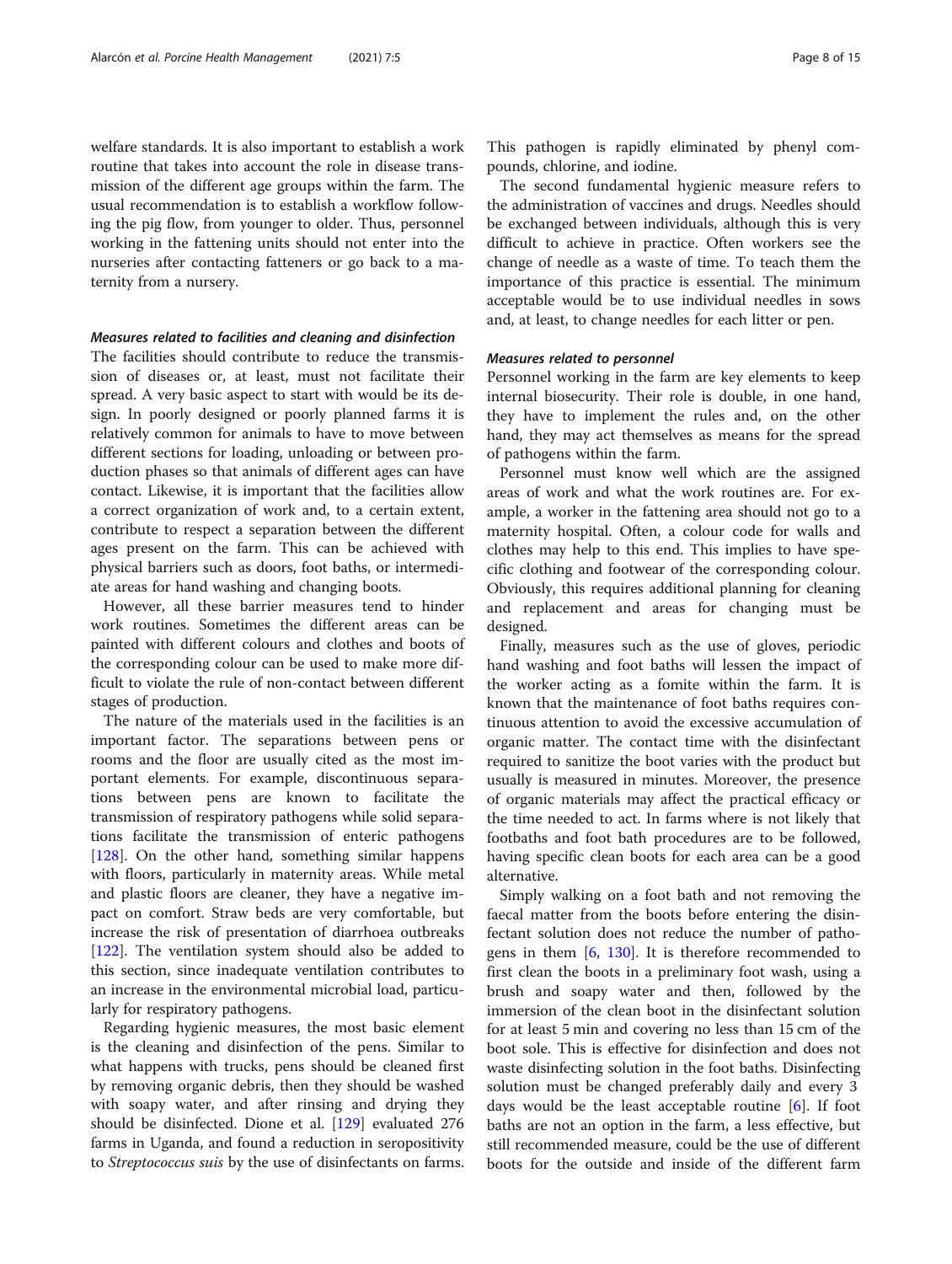buildings, with the establishment of a periodic cleaning and disinfection system for them.

Vaccines are an essential part of the internal biosecurity of animal populations. Recent advances in molecular biology make it possible to generate more effective vaccines. Many of these are used to protect production species such as pigs and/or prevent zoonosis, for example, the vaccines used to control Swine Influenza [[131\]](#page-13-0).

### Biosecurity assessment

When designing a biosecurity program, it may be useful to have a system allowing an objective assessment of farm biosecurity. Such assessment can be used to prioritize which biosecurity measures should be improved or implemented first in order to reduce the likelihood of disease introduction and/or spread. In addition, it might enable to monitor farm biosecurity over time and to compare it with that of other farms (benchmarking). This may be especially important when applied to an entire production system of a company. It allows planning of the production flow and to determine what contacts and risk are admissible. Therefore, biosecurity evaluations will allow to improve risk management associated with the transmission of diseases both at the farm and at the company or territory level [\[131\]](#page-13-0). In addition, estimates about farm biosecurity might help to calculate the benefits in production, health status or antimicrobial consumption produced by the implementation of a given measure, contributing therefore to a more precise application and to increase motivation and awareness on farmers and veterinarians [[132](#page-13-0)–[135\]](#page-13-0).

Assessing biosecurity includes measuring the potential routes for disease transmission. The first step is to collect biosecurity practices applied on the farm. For this, epidemiological surveys including questions that evaluate the external and internal biosecurity measures applied to the different routes of pathogen introduction and spread can be used. Epidemiological connections must be investigated as well.

Several methods to assess farm biosecurity have been developed. This is presented in the next sections.

#### Biosecurity assessments based on scores

The most common biosecurity assessment has been the creation of scores. Most of these scores are based on values attributed to the biosecurity practices by expert opinion panels. Some of the scoring systems evaluate measures that are common to the transmission of different types of infectious agents while others are diseasespecific.

One first approach is produce a score for farm that results from summing up the scores for different biosecurity practices and setting a threshold from action [[7](#page-10-0), [136](#page-13-0)].

Researchers from Ghent University developed the Bio-check.UGent<sup>™</sup> biosecurity scoring system [[137](#page-13-0)]. In this system, biosecurity practice values, as well as the different pathways for disease transmission, are multiplied by a weight factor accounting on their relative importance, obtaining therefore a risk-based weighted score for the farm biosecurity. Sasaki et al. [[138](#page-13-0)] developed a similar evaluation system named BioAsseT. Several scoring systems developed for specific pathogens (PRRS, Brachyspira hyodysenteriae, Mycoplasma hyopneumoniae) have been reported [[139](#page-13-0)–[142](#page-13-0)].

On the other hand, some authors have applied statistical methods to develop biosecurity scores based on the rank of biosecurity practices according to their importance. For example, Zang et al. [\[143\]](#page-13-0) used a multi-criteria Decision Analysis (MCDA), a method that assesses the relative importance of biosecurity practices by pair-wise comparison of measures in order to estimate how many times more important is one measure in relation to other [[144\]](#page-13-0). Silva et al. [\[118\]](#page-13-0) applied this method to PRRS.

Silva et al.  $(2018)$  [[118](#page-13-0)] used the item response theory to create a general biosecurity score in pig farms. This method is based on the notion that farms that implement some biosecurity practices will also implement others related to it. By using this method, they were able to reduce the number of variables needed to quantify the biosecurity level of pig farms, simplifying thus the method.

All of the above-mentioned systems (with the exception of the study of Silva et al. (2019) [[145\]](#page-13-0) have used data obtained from experts. This often introduces some bias as uses subjective estimates. Expert opinion might be influenced by different factors, mostly previous experiences, the epidemiological situation in a country, or the prevailing idea in an area, among others. However, when no sufficient data are available in the literature this is a valid option as far as some basic principles are followed [[146\]](#page-13-0). An adequate selection of experts based on their knowledge, experience and background but also on the lack of conflicts of interest is paramount.

#### Biosecurity assessments providing probability estimates

Multivariate statistical models [[147](#page-13-0)], Bayesian Belief Networks [\[148](#page-13-0)] and machine-learning algorithms [\[149\]](#page-13-0) are some of the statistical models used to quantify the probability of disease occurrence and to evaluate the impact of the implementation of biosecurity practices. Although they do not consider the biological plausibility of the included variables they may be useful methods for the development of tools for measuring, benchmarking and managing biosecurity practices as described by Silva et al. [\[149](#page-13-0)] for PRRSV.

Quantitative risk assessment, as described by OIE [[146\]](#page-13-0), may also be useful to estimate the probability of disease introduction and to prioritize biosecurity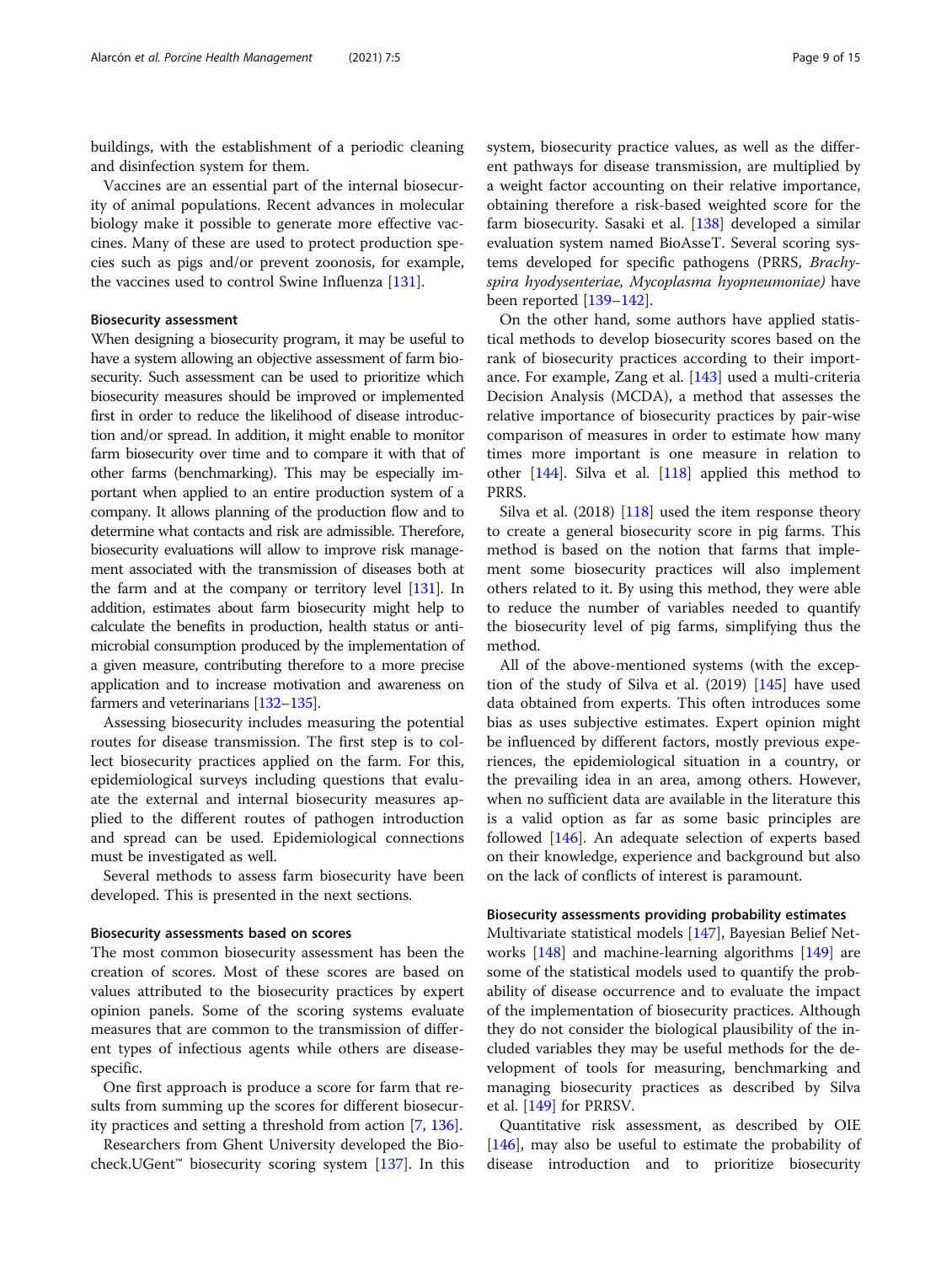measures based on their impact on the probability of disease transmission. The ultimate goal of risk analysis is to provide evidences to support decisions taken for mitigating risk of disease spread. This type of models considers the different pathways by which a pathogen can be introduced and transmitted and, within each of them, considers the different events that should have occurred for the pathogen to be transmitted. Events may depend on others and, each of them is assigned a probability based on the best knowledge available at that time, considering uncertainty or variability. Next, the probability is determined for each pathway and globally with indication of the confidence intervals [\[146](#page-13-0)]. Quantitative risk assessment models have been mainly used to estimate the probability of introduction of diseases at a country level [\[150](#page-13-0)] and for a single disease but generic risk assessment tools are also under development [\[151\]](#page-13-0).

Quantitative risk assessment models also have several limitations. On the one hand, they are complex and time consuming and, on the other hand, they require of many data that are not always available. Nevertheless, they have the advantage of estimating the probability of disease introduction based on existing biosecurity practices and therefore, support the decision making on which biosecurity measures should be prioritized to reduce such probability. Some attempts to use this kind of models for biosecurity assessment at farm level have been developed for other species [[152\]](#page-13-0) but for the moment, to the best of our knowledge, not for pig farms.

#### Design and implementation of biosecurity programs

A biosecurity program can be designed for a specific disease and focus on the measures towards that disease, or it can be more generic and can be designed to reduce the risks common to different diseases. In any case, as a first step, it is advisable to establish a list of undesirable diseases and identify the routes by which they are more likely to enter the farm, so that prevention measures can be placed where they will be most effective. Biosecurity assessments described in the previous section could be useful for this task.

Once the list is set, the forms of transmission have been identified, the risks associated with each circumstance have been identified and, the measures to be applied have been selected, they must be implemented effectively. At this stage, the program development should be evaluated and followed-up leading to the modification or expansion of the existing measures. To carry out the implementation of the biosecurity program, management protocols must be generated that describe step by step the actions to be applied, together with the training of the farm staff and the professionals involved.

One of the main problems for this long-term maintenance of the program is that, if it is effective, the result will be that the entry of new diseases will not be seen or the spread of existing ones will be reduced. In other words, if the program is successful, nothing will happen and this will give a false feeling of lack of risk. This might lead to the relaxation of the implementation of biosecurity practices, which, in turn, could increase the probability of disease introduction or transmission.

The application of biosecurity in each farm is a responsibility of the industry and, ultimately, of the owners of the farms [\[153,](#page-13-0) [154](#page-13-0)]. However, sociological and even psychological factors must be considered. It is critical to know the attitude and the expectations regarding disease prevention of people in charge of implementing the biosecurity program [[155](#page-13-0)]. Possible motivators and barriers must be considered as well.

In recent years, several studies explored the factors influencing decision-making by pig farmers, as well as their attitude towards biosecurity [\[156](#page-13-0)–[161\]](#page-14-0). Some of the reported factors could be classified as "personal" including knowledge about the transmission of diseases and about biosecurity, gender (often women do a better implementation of biosecurity programs), age and years of experience, the personality, as well as the connection of people to sources of information (technical advice, producer network, etc.) [[160](#page-14-0)–[164](#page-14-0)].

Regarding the availability and credibility of information sources, different studies showed that veterinarians are the source of information in which farmers place greater confidence when animal health and biosecurity are to dealt with [\[162](#page-14-0)–[164\]](#page-14-0) but not the only one. Farmers do also consider the recommendations of other sources such as those coming from the food industry or producer groups, among others [\[162\]](#page-14-0). Nevertheless, increasing awareness on biosecurity and disease prevention on veterinarians have been suggested as of paramount importance to improve farm biosecurity [\[165\]](#page-14-0).

Another factor of great impact in the application of biosecurity measures is the risk perception of a disease and its consequences on the farm. Greater application of biosecurity measures has been observed after outbreaks of diseases such as PRRS [\[157](#page-14-0)] or influenza [[148\]](#page-13-0) as well as in densely populated areas of pigs, probably due to a higher perception of the transmission risk between neighbours [[160\]](#page-14-0). Producer education is also an important factor, as described by Nöremark et al. [\[165](#page-14-0)]. In that study, the perspectives of Swedish farmers on the incidence, control and communication related to infectious livestock diseases were investigated. Results indicated that farmers who believe that they have the necessary knowledge, have a greater sense of control and also demanded that others took responsibility for preventing the spread of disease.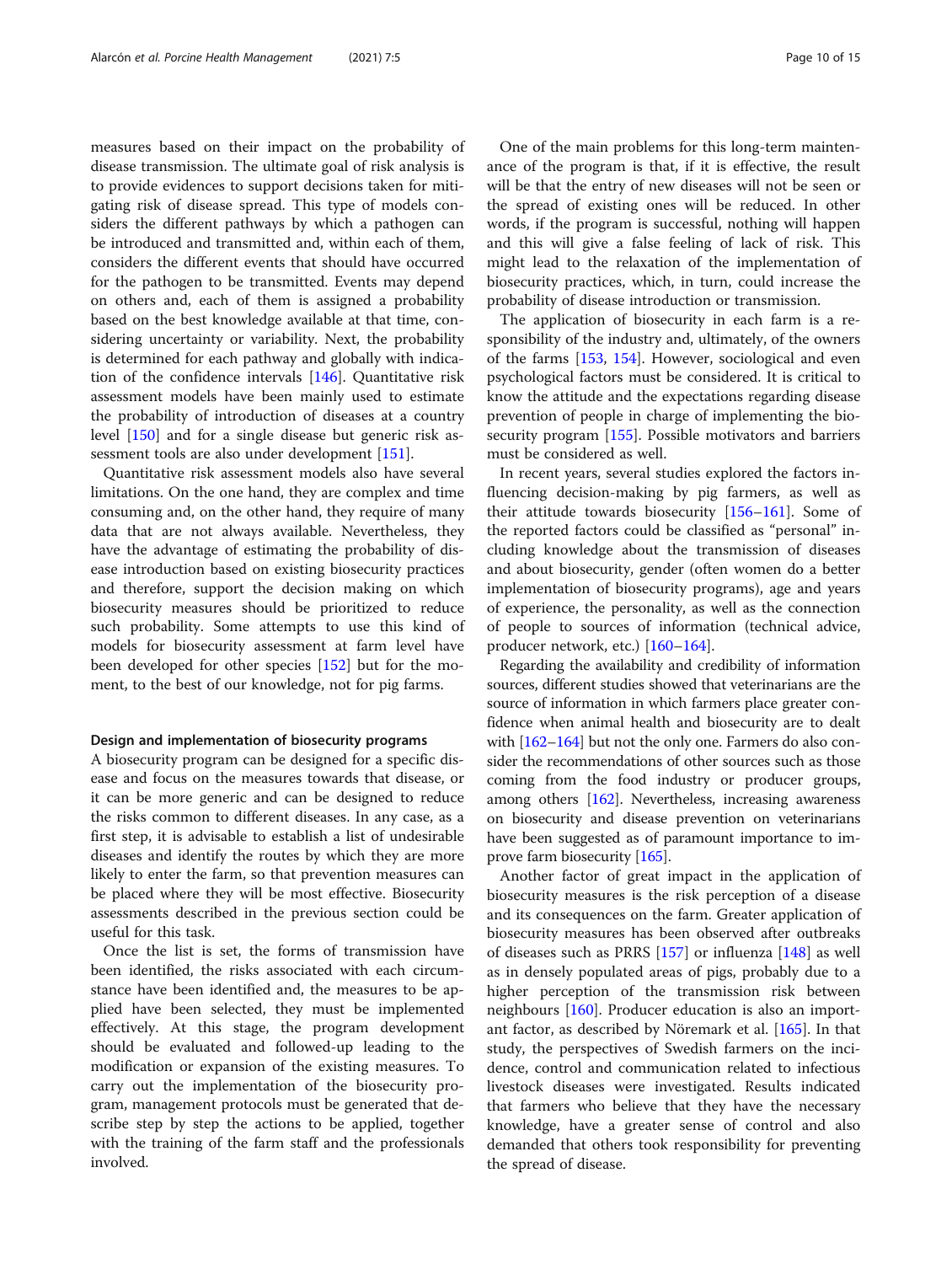<span id="page-10-0"></span>Therefore, to improve the application of biosecurity measures, farmer and veterinarian's awareness should be increased, probably using participatory methods. In this sense, various governments and institutions have developed guides, manuals and materials to persuade producers and veterinarians on why and how to apply biosecurity measures. Unfortunately, many of these manuals have little real impact as producers think that those recommendations are irrelevant or impractical, even for those who have had disease outbreaks or may receive financial support. Part of this failure is due to the low confidence on government institutions. Likewise, part of the producers believes that the responsibility for the application of the measures lies with the health organizations, particularly when the measures are intended to zoonosis control or are applied by international legal or market pressures [\[156](#page-13-0), [166](#page-14-0)].

#### Conclusion

Biosecurity has become an essential element of livestock production, particularly in intensive systems such as in the pig industry. The avoidance of the introduction of new pathogens and the limitation of their spread will contribute to increase the wellbeing of pigs, the productivity of the farms and will contribute to public health as well. A better knowledge of the epidemiology of the pig diseases will contribute to the design of better biosecurity programs. Moreover, the development of quantitative assessment methods will permit a more precise selection of measures and a fine evaluation of their impact. Collaboration with other branches of science such as sociology or psychology may help to the sustainable implementation of biosecurity plans.

#### Abbreviations

PRRS: Porcine respiratory and reproductive syndrome; PRRSV: Porcine respiratory and reproductive syndrome virus; HEPA: High efficiency particulate air; TGEV: Transmissible gastroenteritis virus; FMD: Foot and mouth diseases; FMDV: Foot and mouth diseases virus; ASF: African swine fever; ASFV: African swine fever virus; PEDV: Porcine epidemic diarrhea virus; PADRAP: Production animal disease risk assessment program; MCDA: Multicriteria Decision Analysis; OIE: World organisation for animal health

#### Acknowledgements

The authors gratefully the contribution of Tomas Gilead for his help in the edition of references of this manuscript.

#### Authors' contributions

All authors participated the design of the paper and its writing. The authors read and approved the final manuscript.

#### Funding

None necessary.

Availability of data and materials

Not applicable.

Ethics approval and consent to participate Not applicable.

#### Consent for publication

Not applicable.

#### Competing interests

None of the authors of this manuscript has personal or financial relationship with people or organizations that could influence or bias the work present in this paper.

#### Author details

<sup>1</sup> Facultad de Ciencias Veterinarias, Universidad Nacional de La Plata, Calle 60 y 118, La Plata, Buenos Aires, Argentina. <sup>2</sup>Departament de Sanitat i Anatomia Animals, Facultat de Veterinària, Universitat Autònoma de Barcelona, Travessera dels Turons s/n, 08193 Cerdanyola del Vallès, Barcelona, Spain. 3 Centre de Recerca en Sanitat Animal (CreSA-IRTA-UAB), campus UAB, 08193 Cerdanyola del Vallès, Barcelona, Spain.

#### Received: 17 September 2020 Accepted: 1 December 2020 Published online: 04 January 2021

#### References

- 1. Alexander TJL. Methods of disease control. In: Leman AD, Straw BE, Glock RD, Mengeling WL, Penny RHC and Scholl 1986, Editors. Diseases of Swine. 6th edition. Ames, Iowa. p 778-802.
- 2. Muirhead MR. Herd biosecurity. In: International Pig Letter Symposium. Quebec; 1991. p. 41–4.
- 3. Moore C. Biosecurity and minimal disease herds. Vet Clin North Am Food Anim Pract. 1992;8:461–74.
- 4. Amass SF, Kirk Clark L. Biosecurity considerations for pork production units. J Swine Health Prod. 1999;7:217–28.
- 5. Barceló J, Marco E. On-Farm biosecurity. In: Proceedings of the 15th IPVS Congress. Birmingham, England. Editors: M A Varley; Stanley Done; Jill Thomson and International Pig Veterinary Society. Editoral: Scientific Committee of the 15th IPVS Congress; 1988. p. 129–33.
- 6. Amass SF. Biosecurity to prevent mechanical transmission of swine pathogens: Threat or fiction? In: Scruton WC, editor. . Minnesota: Leman AD Swine Conference; 2001. p. 44–5.
- 7. Pinto CJ, Urcelay VS. Biosecurity practices on intensive pig production systems in Chile. Prev Vet Med. 2003;59:139–45.
- 8. Losinger WC, Bush EJ, Hill GW, et al. Design and implementation of the United States National Animal Health Monitoring System 1995 National Swine Study. Prev Vet Med. 1999;34:147–59.
- 9. Boklund A, Alban L, Mortensen S, et al. Biosecurity in 116 Danish fattening swineherds: descriptive results and factor analysis. Prev Vet Med. 2004;66: 49–62.
- 10. Rowlands RJ, Michaud V, Heath L, et al. African swine fever virus isolate, Georgia, 2007. Emerg Infect Dis. 2008;14:1870–4.
- 11. Stevenson GW, Hoang H, Schwartz KJ, et al. Emergence of porcine epidemic diarrhea virus in the United States: clinical signs, lesions, and viral genomic sequences. J Vet Diagn Investig. 2013;25:649–54.
- 12. Zhou X, Li N, Luo Y, et al. Emergence of African swine fever in China, 2018. 2018. Transbound Emerg Dis. 2018;65:1482–4.
- 13. Woods A. A historical synopsis of farm animal disease and public policy in twentieth century Britain. Philos Trans R Soc B Biol Sci. 2011;366:1943–54.
- 14. Food and Agriculture Organization of the United Nations/World Organisation for Animal Health/World Bank. Biosecurity for highly pathogenic avian influenza– Issues and options in developing and transition countries. Rome: FAO Animal Production and Health Paper No. 165; 2008.
- 15. Food and Agriculture Organization of the United Nations/World Organisation for Animal Health/World Bank. Good practices for biosecurity in the pig sector – Issues and options in developing and transition countries. Rome: FAO Animal Production and Health Paper No. 169; 2010.
- 16. Corzo CA, Mondaca E, Wayne S, et al. Control and elimination of porcine reproductive and respiratory syndrome virus. Virus Res. 2010;154:185–92.
- 17. Bottoms K, Poljak Z, Friendship R, et al. An assessment of external biosecurity on southern Ontario swine farms and its application to surveillance on a geographic level. Can J Vet Res. 2013;77:241–53.
- 18. Maes D, Van Soom A, Appeltant R, et al. Porcine semen as a vector for transmission of viral pathogens. Theriogenol. 2016;85:27–38.
- 19. Stärk KDC. The role of infectious aerosols in disease transmission in pigs. Vet J. 1999;158:164–81.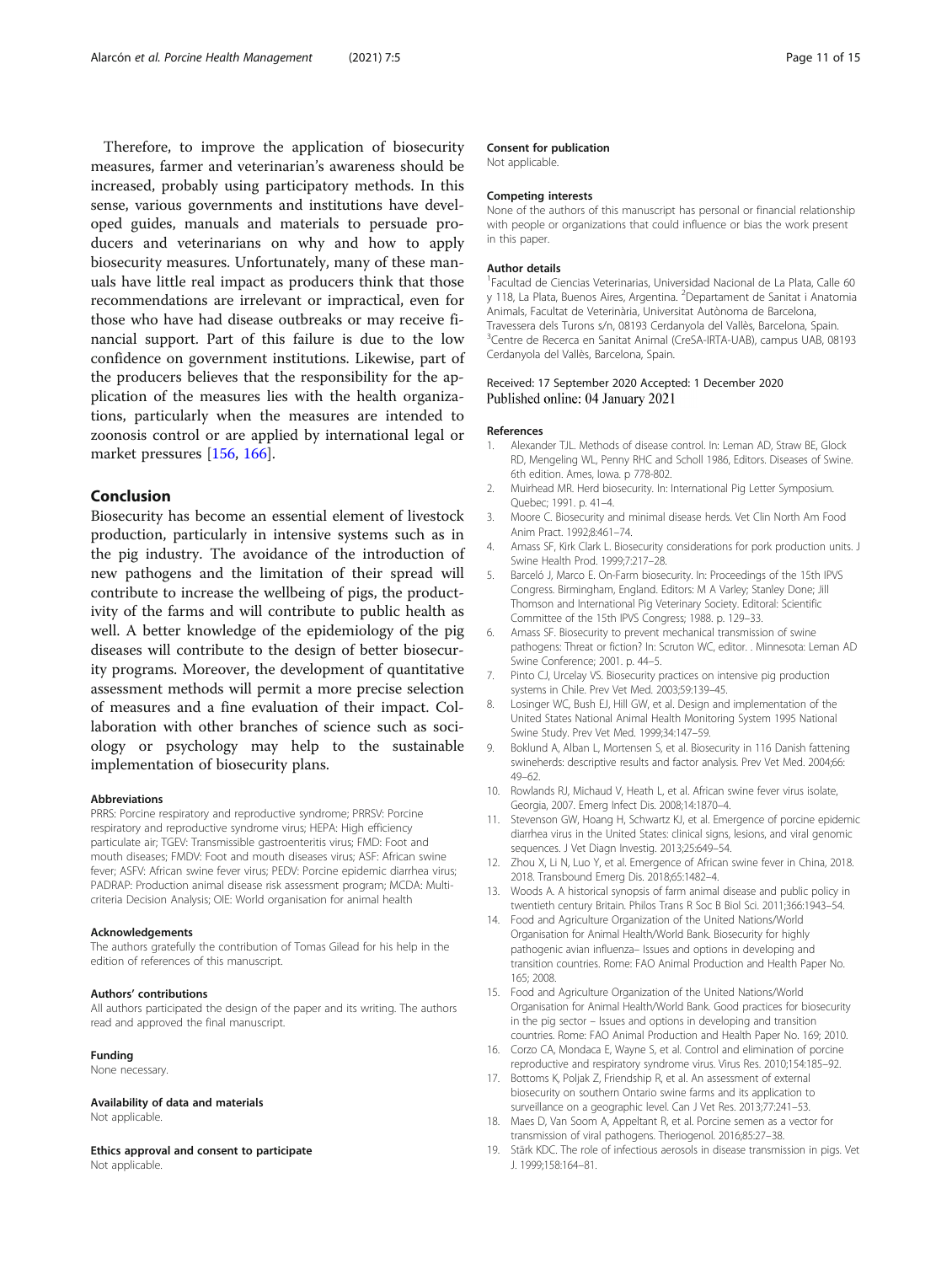- <span id="page-11-0"></span>20. Desrosiers R. Transmission of swine pathogens: different means, different needs. Anim Health Res Rev. 2011;12:1–13.
- 21. Christensen LS, Mousing J, Mortensen S, et al. Evidence of long-distance airborne transmission of Aujeszky's disease (pseudorabies) virus. Vet Rec. 1990;127:471–4.
- 22. Woeste K, Grosse Beilage E. Transmission of agents of the porcine respiratory disease complex (PRDC) between swine herds: a review. Part 2- Pathogen transmission via semen, air and living/nonliving vectors. Dtsch Tierarztl Wochenschr. 2007;114:364–6.
- 23. Otake S, Dee S, Corzo C, et al. Long-distance airborne transport of infectious PRRSV and mycoplasma hyopneumoniae from a swine population infected with multiple viral variants. Vet Microbiol. 2010;145:198–208.
- 24. Dee S, Batista L, Deen J, et al. Evaluation of an air-filtration system for preventing aerosol transmission of porcine reproductive and respiratory syndrome virus. Can J Vet Res. 2005;69:293–8.
- 25. Dee S, Deen J, Cano JP, et al. Further evaluation of alternative air-filtration systems for reducing the transmission of porcine reproductive and respiratory syndrome virus by aerosol. Can J Vet Res. 2006;70:168–75.
- 26. Dee S, Pitkin A, Deen J. Evaluation of alternative strategies to MERV 16 based air filtration systems for reduction of the risk of airborne spread of porcine reproductive and respiratory syndrome virus. Vet Microbiol. 2009; 138:106–13.
- 27. Dee S, Otake S, Deen J. Use of a production region model to assess the efficacy of various air filtration systems for preventing airborne transmission of porcine reproductive and respiratory syndrome virus and mycoplasma hyopneumoniae: results from a 2-year study. Virus Res. 2010;154:177–84.
- 28. Wenke C, Pospiech J, Reutter T, et al. Efficiency of different air filter types for pig facilities at laboratory scale. PLoS One. 2017;12(10):e0186558.
- 29. Alonso C, Davies PR, Polson DD, et al. Financial implications of installing air filtration systems to prevent PRRSV infection in large sow herds. Prev Vet Med. 2013;111:268–77.
- 30. Amass SF, Mason PW, Pacheco JM, et al. Procedures for preventing transmission of foot-and-mouth disease virus (O/TAW/97) by people. Vet Microbiol. 2004;103:143–9.
- 31. Amass SF, Pacheco JM, Mason PW, et al. Procedures for preventing the transmission of foot-and-mouth disease virus to pigs and sheep by personnel in contact with infected pigs. 2003. Vet Rec. 2003;153:137–40.
- 32. Dewulf J, Van Immerseel F, Acco, editors. Biosecurity in animal production and veterinary medicine. Lovaina: Leuven Publishers; 2019.
- 33. Calvar C, Hergebaert S, Caille ME, Roy H. La Quarantaine Des préconisations de techniques diversifiées, des conduites multiples chez de très bons éleveurs. l´Agritheque, Chambres d'agriculture de Bretagne- Pôle porcs; juillet 2012.
- 34. Garza-Moreno L, Segalés J, Pieters M, et al. Survey on Mycoplasma hyopneumoniae gilt acclimation practices in Europe. Porc Health Manag. 2017;3:21 <https://doi.org/10.1186/s40813-017-0069-y35>.
- 35. Serafini Poeta Silva AP, de Freitas Costa E, Sousa E, Silva G, et al. Biosecurity practices associated with influenza A virus seroprevalence in sows from southern Brazilian breeding herds. Prev Vet Med. 2019;166:1–7. [https://doi.](https://doi.org/10.1016/j.prevetmed.2019.02.013) [org/10.1016/j.prevetmed.2019.02.013](https://doi.org/10.1016/j.prevetmed.2019.02.013).
- 36. Pritchard G, Dennis I, Waddilove J. Biosecurity: reducing disease risks to pig breeding herds. In Pract. 2005;27:230–7.
- 37. Jorsal SE, Thompsen BL. A Cox regression analysis of risk factors related to mycoplasma suipneumoniae reinfection in Danish SPF-herds. Acta Vet Scand Suppl. 1988;84:436–8.
- 38. Hege R, Zimmermann W, Scheidegger R, et al. Incidence of reinfections with mycoplasma hyopneumoniae and Actinobacillus pleuropneumoniae in pig farms located in respiratory-disease-free regions of Switzerland - identification and quantification of risk factors. Acta Vet Scand. 2002;43:145–56.
- 39. Dee SA, Deen J, Otake S, et al. An experimental model to evaluate the role of transport vehicles as a source of transmission of porcine reproductive and respiratory syndrome virus to susceptible pigs. Can J Vet Res. 2004;68: 128–33.
- 40. Elbers AR, Stegeman JA, de Jong MC. Factors associated with the introduction of classical swine fever virus into pig herds in the central area of the 1997/98 epidemic in the Netherlands. Vet Rec. 2001;149: 377–82.
- 41. Lowe J, Gauger P, Harmon K, et al. Role of transportation in spread of porcine epidemic diarrhea virus infection, United States. Emerg Infect Dis. 2017;20:872–4.
- 42. Stegeman JA, Elbers AR, Boum A, et al. Rate of inter-herd transmission of classical swine fever virus by different types of contact during the 1997-8 epidemic in the Netherlands. Epidemiol Infect. 2002;128:285–91.
- 43. Fedorka-Cray PJ, Hogg A, Gray JT, Lorenzen K, et al. Feed and feed trucks as sources of Salmonella contamination in swine. J Swine Health Prod. 1997;5: 189–93.
- 44. Alvarez RM, Amass SF, Stevenson GW, et al. Investigation of people as mechanical vectors for transmissible gastroenteritis virus of swine. In: Proc International Symposium on Swine Disease Eradication; 2001. p. 95.
- 45. Dee S, Deen J, Rossow K, et al. Mechanical transmission of porcine reproductive and respiratory syndrome virus throughout a coordinated sequence of events during warm weather. Can J Vet Res. 2003;67:12–9.
- 46. Otake S, Dee SA, Rossow KD, et al. Transmission of porcine reproductive and respiratory syndrome virus by fomites (boots and coveralls). Swine Health Prod. 2002;10:59–65.
- 47. Hampson DJ, Burrough ER. Swine Dysentery and Brachyspiral colitis. In: Zimmerman JJ, Karriker LA, Ramirez A, Schwartz KJ, Stevenson GW, Zhang J, editors. Diseases of swine. 11th ed. New Jersey: Wiley; 2019. p. 951–70.
- 48. Kim Y, Yang M, Goyal SM, et al. Evaluation of biosecurity measures to prevent indirect transmission of porcine epidemic diarrhea virus. BMC Vet Res. 2017;13:89.
- 49. Vannucci FA, Gebhart C, Mcorist S. Proliferative enteropathy. In: Zimmerman JJ, Karriker LA, Ramirez A, Schwartz KJ, Stevenson GW, Zhang J, editors. Diseases of swine. 11th ed. New Jersey: Wiley; 2019. p. 898–911.
- 50. Rajao DS, Vincent SL, Perez DR. Adaptation of Human Influenza Viruses to Swine. Front Vet Sci. 2019;5:347.
- 51. Filippitzi ME, Brinch Kruse A, Postma M, et al. Review of transmission routes of 24 infectious diseases preventable by biosecurity measures and comparison of the implementation of these measures in pig herds in six European countries. Transbound Emerg Dis. 2018;65:381–98 [https://doi.org/](https://doi.org/10.1111/tbed.12758) [10.1111/tbed.12758](https://doi.org/10.1111/tbed.12758).
- 52. Moennig V. The control of classical swine fever in wild boar. Front Microbiol. 2015;6:1–10.
- 53. Guinat C, Gogin A, Blome S, et al. Transmission routes of African swine fever virus to domestic pigs: current knowledge and future research directions. Vet Rec. 2016;178:262–7.
- 54. Sugiura K, Haga T. A rapid risk assessment of African swine fever introduction and spread in Japan based on expert opinions. J Vet Med Sci. 2018;80:1743–6.
- 55. Hege R, Zimmermann W, Scheidegger R, et al. Incidence of reinfections with Mycoplasma hyopneumoniae and Actinobacillus pleuropneumoniaein pig farms located in respiratory-disease-free regions of Switzerland – identification and quantification of risk factors. Acta Vet Scand. 2002;43:145 [https://doi.org/10.1186/1751-0147-43-145.](https://doi.org/10.1186/1751-0147-43-145)
- 56. Oma VS, Klem T, Tråvén M, et al. Temporary carriage of bovine coronavirus and bovine respiratory syncytial virus by fomites and human nasal mucosa after exposure to infected calves. BMC Vet Res. 2018:14–22.
- 57. Browne C, Loeffler A, Holt H, Chang Y, Lloyd D, Nevel A. Low temperature and dust favour in vitro survival of Mycoplasma hyopneumoniae: time to revisit indirect transmission in pig housing. Lett Appl Microbiol. 2017;64:2–7 [https://doi.org/10.1111/lam.12689.](https://doi.org/10.1111/lam.12689)
- 58. Ruston C. Relying on UVC germicidal chmabers to safely, introduce materials in to farms: what you need to know. In: Allen D. Leman, Swine Conference, 19–22 September, 2020. Ames: Department of Veterinary Diagnostic and Production Animal Medicine, College of Veterinary Medicine, Iowa State University; 2020.
- 59. Amass SF. In: Scruton WC, editor. Review of biosecurity research on mechanical transmission of porcine pathogens by people. Minnesota: Allen D Leman Swine Conf; 2004. p. 84–7.
- 60. Allerson MW, Cardona CJ, Torremorell M. Indirect transmission of influenza A virus between pig populations under two different biosecurity settings. PLoS One. 2013;8:2–10.
- 61. Farez S, Morley RS. Potential animal health hazards of pork and pork products. Rev Sci Tech. 1997;16:65–78.
- 62. Pitkin A, Deen J, Dee S. Further assessment of fomites and personnel as vehicles for the mechanical transport and transmission of porcine reproductive and respiratory syndrome virus. Can J Vet Res. 2009;73:298–302.
- 63. Mannion C, Egan J, Lynch BP, et al. An investigation into the efficacy of washing trucks following the transportation of pigs - A Salmonella perspective. Foodborne Pathog Dis. 2008;5:261–71.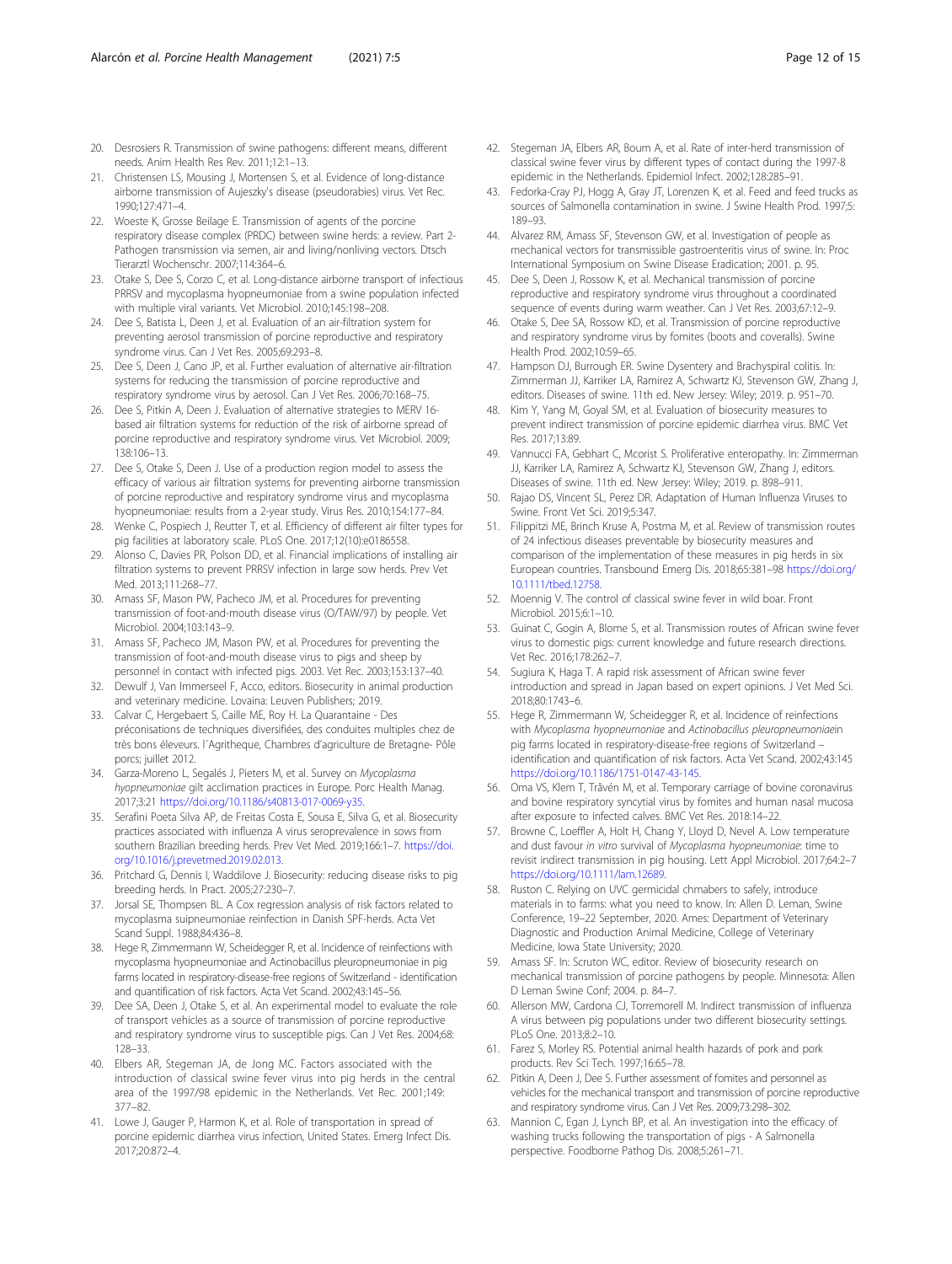- <span id="page-12-0"></span>64. Dee S, Deen J, Burns D, et al. An assessment of sanitation protocols for commercial transport vehicles contaminated with porcine reproductive and respiratory syndrome virus. Can J Vet Res. 2004;68:208–14.
- 65. Canadian Swine Health Board Live hog transport vehicle wash/disinfect/ dry protocols. 2011. Available at [https://www.albertapork.com/wp-content/](https://www.albertapork.com/wp-content/uploads/2017/06/1.-Live-Hog-Transport-Vehicle-WashDisinfectDry-Protocols.pdf) [uploads/2017/06/1.-Live-Hog-Transport-Vehicle-WashDisinfectDry-Protocols.](https://www.albertapork.com/wp-content/uploads/2017/06/1.-Live-Hog-Transport-Vehicle-WashDisinfectDry-Protocols.pdf) [pdf](https://www.albertapork.com/wp-content/uploads/2017/06/1.-Live-Hog-Transport-Vehicle-WashDisinfectDry-Protocols.pdf). Accessed 12 Aug 2020.
- 66. Laffan SW, Wang Z, Ward MP. The effect of neighbourhood definitions on spatio-temporal models of disease outbreaks: separation distance versus range overlap. Prev Vet Med. 2011;102:218–29.
- 67. Torremorell M, Geiger JO, Thompson B, et al. Evaluation of PRRSV outbreaks in negative herds. Proc Int Pig Vet Soc. 2004;1:103.
- 68. Lambert ME, Poljak Z, et al. Epidemiological investigations in regard to porcine reproductive and respiratory syndrome (PRRS) in Quebec, Canada. Part 1: Biosecurity practices and their geographical distribution in two areas of different swine density. Prev Vet Med. 2012;104:74–83.
- 69. Lambert ME, Arsenault J, Poljak Z, et al. Epidemiological investigations in regard to porcine reproductive and respiratory syndrome (PRRS) in Quebec, Canada. Part 2: Prevalence and risk factors in breeding sites. Prev Vet Med. 2012;104:84–93.
- 70. Gloster J, Freshwater A, Sellers RF, et al. Re-assessing the likelihood of airborne spread of foot-and-mouth disease at the start of the UK foot-and mouth disease epidemic. Epidemiol Infect. 2005;133:767–83.
- 71. Gloster J, Jones A, Redington A, et al. Airborne spread of foot-and-mouth disease--model intercomparison. Vet J. 2010;183:278–86.
- 72. Hugh-Jones ME, Wright PB. Studies on the 1967–8 foot-and-mouth disease epidemic. The relation of weather to the spread of disease. J Hyg (Lond). 1970;68:253–71.
- 73. Sørensen HJ, Mackay DKJ, Jensen CO, et al. An integrated model to predict the atmospheric spread of foot-and-mouth disease virus. Epidemiol Infect. 2000;124:577–90.
- 74. Mikkelsen T, Alexandersen S, Astrup P, et al. Investigation of airborne footand-mouth disease virus transmission during low-wind conditions in the early phase of the UK 2001 epidemic. Atmos Chem Phys. 2003;3:2101–10.
- 75. Hermann J, Hoff S, Muñoz-Zanzi C, et al. Effect of temperature and relative humidity on the stability of infectious porcine reproductive and respiratory syndrome virus in aerosols. Vet Res. 2007;38:81–93.
- 76. Cho JG, Deen J, Dee SA. Influence of isolate pathogenicity on the aerosol transmission of porcine reproductive and respiratory syndrome virus. Can J Vet Res. 2007;71:23–7.
- 77. Stein H, Schulz J, Morgenstern R, et al. Use of Three Air Samplers for the Detection of PRRSV-1 under Experimental and Field Conditions. Animals. 2018;8:233.
- 78. Fellström C, Landén A, kjarlsson M et al. Mice as a reservoir of Brachyspira hyodysenteriae in repeated outbreaks of swine dysentery in a Swedish fattening herd. In: Proceedings of the 18th International Pig Veterinary Society Congress, June 27-July 1, 2004, Hamburg, Germany. Editors: Thomas Blaha; Christoph Pahlitzsch; International Pig Veterinary Society. Congress. 2004.
- 79. Backhans A, Fellström C. Rodents on pig and chicken farms a potential threat to human and animal health. Infect Ecol Epidemiol. 2012;2:17093.
- 80. Andrés-Barranco S, Vico JP, Garrido V, et al. Role of wild bird and rodents in the epidemiology of subclinical salmonellosis in finishing pigs. Foodborne Pathog Dis. 2014;11:689–97.
- 81. Gabardo M d P, Sato JPH, Daniel AG d S, et al. Evaluation of the involvement of mice (Mus musculus) in the epidemiology of porcine proliferative enteropathy. Vet Microbiol. 2017;205:75–9.
- 82. Ospina-Pinto C, Rincón-Pardo M, Diego Soler-Tovar D, et al. The role of rodents in the transmission of Leptospira spp. in swine farms. Rev Salud Publica. 2017;19:555–61.
- 83. Pearson HE, Toribio JALML, Lapidge SJ, et al. Evaluating the risk of pathogen transmission from wild animals to domestic pigs in Australia. Prev Vet Med. 2016;123:39–51.
- 84. Akande OA. A study on wild rat behaviour and control on a pig farm: Master of Science Thesis,Department of Clinical Sciences, Division of Large Animal Clinical Sciences, Faculty of Veterinary Medicine and Animal Science, Swedish University of Agricultural Sciences; 2008. Report no. 72 ISSN 1403-2201.
- 85. Robinson W. Urban insects and arachnids: A handbook of urban entomology. Cambridge: Cambridge University Press; 2005.
- 86. Schurrer JA, Dee SA, Moon RD, et al. Spatial dispersal of porcine reproductive and respiratory syndrome virus-contaminated flies following contact with experimentally infected pigs. Am J Vet Res. 2004;65:1284–92.
- 87. Nistal, P. 2005. Las Enteropatías porcinas. Disentería porcina partes I y II. Facultad de Veterinaria. Universidad de León. España. [consulta: 28-08-2011].
- Otake S, Dee S, Rossow K, et al. Transmission of porcine reproductive and respiratory syndrome virus by houseflies (Musca domestica). Vet Rec. 2003; 152:73–6.
- 89. Larson DJ, Morehouse LG, Solorzano RF, et al. Transmissible gastroenteritis in neonatal dogs: experimental intestinal infection with transmissible gastroenteritis virus. Am J Vet Res. 1979;40:477–86.
- 90. Saif LJ, Wang Q, Vlasova AN, et al. Transmissible gastroenteritis virus and porcine respiratory coronavirus. In: Zimmerman JJ, Karriker LA, Ramirez A, Schwartz KJ, Stevenson GW, Zhang J, editors. Diseases of swine. 11th ed. New Jersey: Wiley; 2019. p. 488–523.
- 91. Egberink H, Addie D, Belák S, et al. Bordetella bronchiseptica infection in cats ABCD guidelines on prevention and management. J Feline Med Surg. 2009;11:610–4.
- 92. Hartmann K, Addie D, Belák S, et al. Toxoplasma gondii infection in cats: ABCD guidelines on prevention and management. J Feline Med Surg. 2013; 15:631–7.
- 93. Pilchard EJ. Experimental transmission of transmissible gastroenteritis virus by starlings. Am J Vet Res. 1965;114:1177–9.
- 94. Wood RL, Shuman RD. Erysipelothrix infection. In: Davis JL, Karstad LH, Trainer DO, editors. Infectious diseases of wild mammals. 2nd ed. Ames: Iowa State UniversityPress; 1981. p. 297–305.
- 95. Skov MN, Madsen JJ, Rahbek C, et al. Transmission of Salmonella between wildlife and meat-production animals in Denmark. J Appl Microbiol. 2008; 105:1558–68.
- 96. Burrough, 2016.
- 97. Cochrane RA, Schumacher LL, Dritz SS, et al. Effect of pelleting on survival of porcine epidemic diarrhea virus-contaminated feed. J Anim Sci. 2017;95: 1170–8.
- 98. Bottoms K, Dewey C, Richardson K, et al. Investigation of biosecurity risks associated with the feed delivery: A pilot study. Can Vet J. 2015;56:502–8.
- Dee S, Neill C, Singrey A, et al. Modelling the transboundary risk of feed ingredients contaminated with porcine epidemic diarrhea virus. BMC Vet Res. 2016;12:1–12.
- 100. Dee S, Shah A, Cochrane R, et al. Use of a demonstration project to evaluate viral survival in feed: Proof of concept. Transbound Emerg Dis. 2020. <https://doi.org/10.1111/tbed.13682> Epub ahead of print.
- 101. Dee SA, Bauermann FV, Niederwerder MC, et al. Survival of viral pathogens in animal feed ingredients under transboundary shipping models. PLoS One. 2018;13:e0194509 Erratum in: PLoS One. 2019 Mar 21;14(3):e0214529.
- 102. Stoian AMM, Zimmerman J, Ji J etal. Half-Life of African Swine Fever Virus in Shipped Feed. 2019. Emerg Infect Dis; 25: 2261–2263.
- 103. Dee S, Clement T, Schelkopf A, et al. An evaluation of contaminated complete feed as a vehicle for porcine epidemic diarrhea virus infection of naïve pigs following consumption via natural feeding behavior: proof of concept. BMC Vet Res. 2014;10:176.
- 104. Gordon RK, Kotowski IK, Coulson KF, et al. The Role of Non-animal Origin Feed Ingredients in Transmission of Viral Pathogens of Swine: A Review of Scientific Literature. Front Vet Sci. 2019;6:273.
- 105. Stewart S, Dritz S, Woodworth J, Paulk C, Jones C. A review of strategies to impact swine feed biosecurity. Anim Health Res Rev. 2020;21(1):61–8. <https://doi.org/10.1017/S146625231900015X>.
- 106. Cochrane RA, Huss AR, Aldrich GC, Stark CR, Jones CK. Evaluating chemical mitigation of Salmonella Typhimurium ATCC 14028 in animal feed ingredients. J Food Prot. 2016);79:672–6.
- 107. Cochrane RA, Dritz SS, Woodworth JC, Stark CR, Huss AR, Jones CK. Feed mill biosecurity plans: a systematic approach to prevent biological pathogens in swine feed. J Swine Health Prod. 2016);26:154–164108.
- 108. Jones C, Stewart S, Woodworth J, Dritz S, Paulk C. Validation of sampling methods in bulk feed ingredients for detection of swine viruses. Transbound Emerg Dis. 2020;67(1):1–5. [https://doi.org/10.1111/tbed.13326.](https://doi.org/10.1111/tbed.13326)
- 109. Magossi G, Cernicchiaro N, Dritz S, Houser T, Woodworth J, Jones C, Trinetta V. Evaluation of Salmonella presence in selected United States feed mills. Microbiol Open. 2019;8:e00711.
- 110. Dee S, Neill C, Clement T, et al. An evaluation of a liquid antimicrobial (Sal CURB®) for reducing the risk of porcine epidemic diarrhea virus infection of naïve pigs during consumption of contaminated feed. BMC Vet Res. 2014; 10:220.
- 111. Dee SA, Niederwerder MC, Edler R, et al. An evaluation of additives for mitigating the risk of virus-contaminated feed using an ice-block challenge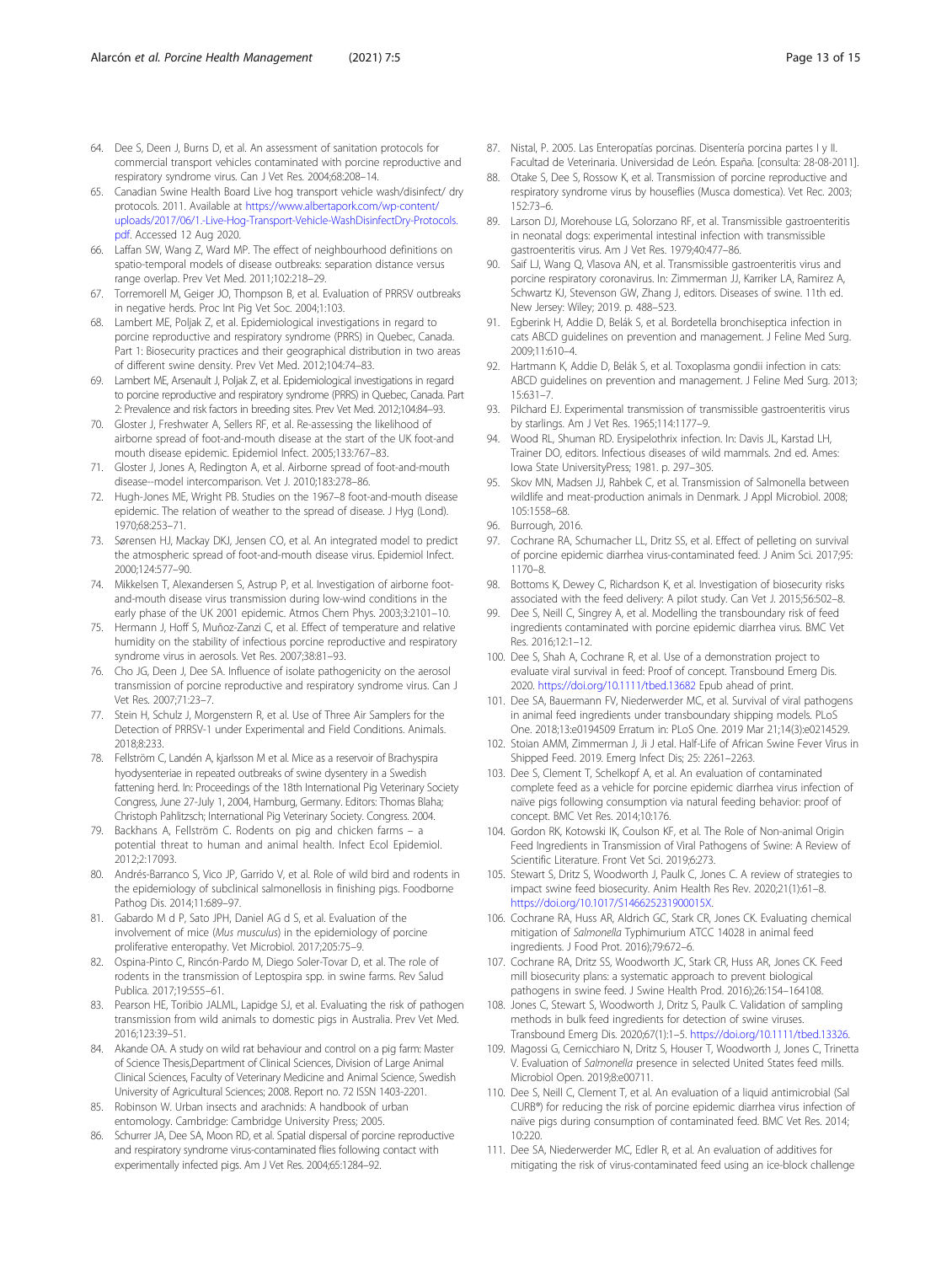<span id="page-13-0"></span>model. Transbound Emerg Dis. 2020;24. <https://doi.org/10.1111/tbed.13749> Epub ahead of print.

- 112. Lynch H, Leonard FC, Walia K, et al. Investigation of in-feed organic acids as a low cost strategy to combat Salmonella in grower pigs. Prev Vet Med. 2017;139:50–7.
- 113. Niederwerder MC, Dee S, Diel DG, et al. Mitigating the risk of African swine fever virus in feed with anti-viral chemical additives. Transbound Emerg Dis. 2020, 2020;2. <https://doi.org/10.1111/tbed.13699> Epub ahead of print.
- 114. Cochrane RA, Amachawadi RG, Remfry S, Lerner AB, Gebhardt JT, Nagaraha TG, Pluske JR, Niederwerder MC, Woodworth JC, Dritz SS, Jones CK. A review of medium chain fatty acids and their recent role in feed safety. J Anim Sci. 2018;96:55.
- 115. Dee S, Neill C, Clement T, Singrey A, ChristopherHennings J, Nelson E. An evaluation of porcine epidemic diarrhea virus survival in individual feed ingredients in the presence or absence of a liquid antimicrobial. Porcine Health Manage. 2015;1:9.
- 116. Williams HE, Cochrane RA, Woodworth JC, DeRouchey JM, Dritz SS, Tokach MD, Jones CK, Fernando SC, Burkey TE, Li YS, Goodband RD, Amachawadi R. Effects of dietary supplementation of formaldehyde and crystalline amino acids on gut microbial composition of nursery pigs. Nat Sci Rep. 2018;8: 8164–71.
- 117. Gebhardt JT, Cochrane RA, Woodworth JC, et al. Evaluation of the effects of flushing feed manufacturing equipment with chemically treated rice hulls on porcine epidemic diarrhea virus cross-contamination during feed manufacturing. J Anim Sci. 2018;96:4149–58.
- 118. Silva GS, Corbellini LG, Linhares DLC, Baker KL, Holtkamp DJ. Development and validation of a scoring system to assess the relative vulnerability of swine breeding herds to the introduction of PRRS virus. Prev Vet Med. 2018; 160:116–22. <https://doi.org/10.1016/j.prevetmed.2018.10.004>.
- 119. Román AV, Lukešová D, Novák P, et al. Biosecurity in pig breeding herds. Agric Trop Subtrop. 2006;39:120–3.
- 120. Betancourt WQ, Joan B. Rose, drinking water treatment processes for removal of Cryptosporidium and Giardia, veterinary parasitology, volume 126. Issues. 2004;1–2:219–34 ISSN 0304-4017, [https://doi.org/10.1016/j.vetpar.](https://doi.org/10.1016/j.vetpar.2004.09.002) [2004.09.002.](https://doi.org/10.1016/j.vetpar.2004.09.002)
- 121. Wilson SC, Wu C, Andriychuk LA, Martin JM, Brasel TL, Jumper CA, Straus DC. Effect of Chlorine Dioxide Gas on Fungi and Mycotoxins Associated with Sick Building Syndrome. Appl Environ Microbiol. 2005;71(9):5399–403. [https://doi.org/10.1128/AEM.71.9.5399-5403.2005.](https://doi.org/10.1128/AEM.71.9.5399-5403.2005)
- 122. Isomura R, Matsuda M, Sugiura K. An epidemiological analysis of the level of biosecurity and animal welfare on pig farms in Japan and their effect on the use of veterinary antimicrobials. J Vet Med Sci. 2018;80:1853–60.
- 123. Lurette A, Touzeau S, Ezanno P, et al. Within-herd biosecurity and Salmonella seroprevalence in slaughter pigs: A simulation study. J Anim Sci. 2011;89:2210–9.
- 124. McCaw MB. Effect of reducing crossfostering at birth on piglet mortality and performance during an acute outbreak of porcine reproductive and respiratory syndrome. J Swine Health Prod. 2000;8:15–21.
- 125. Alexander TJ, Thornton K, Boon G, et al. Medicated early weaning to obtain pigs free from pathogens endemic in the herd of origin. Vet Rec. 1980;106: 114–9.
- 126. Harris DL. New Approaches for the Elimination of Infectious Diseases From Swine. In: Proceedings of the U. S. Little Rock, Arkansas: Animal Health Association Meeting; 1988. p. 416–26.
- 127. Harris DL. Isolated Weaning: Eliminating Endemic Disease and Improving Performance. Large Anim Vet. 1990;57(2). Article 4.
- 128. Gonyou HW, Lemay SP, Zhang Y. Effects of the Enviroment on Productivity and Diseases. In: Straw BE, Zimmerman JJ, D'Allaire S, Taylor DJ, editors. Diseases of swine. 9th ed. Oxford: Blackwel Publishing Ltd; 2006. p. 1075–98.
- 129. Dione M, Masembe C, Akol J, et al. The importance of on-farm biosecurity: Sero-prevalence and risk factors of bacterial and viral pathogens in smallholder pig systems in Uganda. Acta Trop. 2018;187:214–21.
- 130. Amass SF, Vyverberg BD, Ragland D, et al. Evaluating the efficacy of boot baths in biosecurity protocols. Swine Health Prod. 2000;8:169–73.
- 131. Layton DS, Choudhary A, Bean AGD. Breaking the chain of zoonoses through biosecurity in livestock. Vaccine. 2017;35:5967–73.
- 132. Laanen M, Persoons D, Ribbens S, et al. Relationship between biosecurity and production/antimicrobial treatment characteristics in pig herds. Vet J. 2013;198:508–12.
- 133. Postma M, Backhans A, Collineau L, et al. The biosecurity status and its associations with production and management characteristics in farrow-tofinish pig herds. Animal. 2015;10:478–89.
- 134. Postma M, Backhans A, Collineau L, et al. Evaluation of the relationship between the biosecurity status, production parameters, herd characteristics and antimicrobial usage in farrow-to-finish pig production in four EU countries. Porcine Health Manages. 2016;2:1–11.
- 135. Rodrigues Da Costa M, Gasa J, Calderón Díaz JA. Using the Biocheck.UGentTM scoring tool in Irish farrow-to-finish pig farms: Assessing biosecurity and its relation to productive performance. Porcine Health Manage. 2019;5:1–9.
- 136. Correge I. PORCPROTECT by Ifip: an assessment of the farm biosecurity level on-line. In: 11th European Symposium of Porcine Health Management. Utrecht; 2019, 2019.
- 137. Gelaude P, Schlepers M, Verlinden M, et al. Biocheck.UGent: A quantitative tool to measure biosecurity at broiler farms and the relationship with technical performances and antimicrobial use. Poultry Sci. 2014;93:2740–51.
- 138. Sasaki Y, Furutani A, Furuichi T, et al. Development of a biosecurity assessment tool and the assessment of biosecurity levels by this tool on Japanese commercial swine farms. Prev Vet Med. 2020;175:104848.
- 139. Holtkamp DJ, Lin H, Wang C, et al. Development and validation of an objective risk scoring system for assessing the likelihood of virus introduction in porcine reproductive and respiratory syndrome virus-free sow farms in the US. Open J Vet Med. 2013;03:168–75.
- 140. Rathkjen PH, De-Paz SX, Huang N, et al. COMBAT A new tool for fast evaluation and benchmarking of biosecurity, pig flow and management. In: 10th European Symposium of Porcine Health Management. Segales J, Mateu E, Marina Sibila DY, editors. Barcelona: 2018. ISBN: 978-84-09-01750-8.
- 141. Lewerin SS, Österberg J, Alenius S, et al. Risk assessment as a tool for improving external biosecurity at farm level. BMC Vet Res. 2015;11:1–10.
- 142. Allepuz A, Martín-Valls GE, Casal J, et al. Development of a risk assessment tool for improving biosecurity on pig farms. Prev Vet Med. 2018;153:56–63.
- 143. Zang YT, Tan YP, Hu YN, et al. Construction of index system for external risk factors of disease on large-scale farm based on the analytic hierarchy process. Procedia Eng. 2012;37:274–80.
- 144. Saaty TL, Vargas LG. Uncertainty and rank order in the analytic hierarchy process. Eur J Oper Res. 1987;32:107–17.
- 145. Silva GS, Leotti VB, Castro SMJ, et al. Assessment of biosecurity practices and development of a scoring system in swine farms using item response theory. Prev Vet Med. 2019;167:128–36.
- 146. Murray N, MacDiarmid SC, Wooldridge M, Gummow B, Morley RS, Weber E, Giovannini A, Wilson D. Handbook on import Risk Analysis for Animals and Animal Products, Quantitative risk assessment, volume 2. Paris: World Organisation for Animal Health; 2004. ISBN: 92-9044-629-3.
- 147. Zeeh F, Vidondo B, Nathues H. Risk factors for the infection with Brachyspira hyodysenteriae in pig herds. Prev Vet Med. 2020;174:104819.
- 148. Cox R, Revie CW, Hurnik D, et al. Use of Bayesian belief network techniques to explore the interaction of biosecurity practices on the probability of porcine disease occurrence in Canada. Prev Vet Med. 2016;131:20–30.
- 149. Silva GS, Machado G, Baker KL, et al. Machine-learning algorithms to identify key biosecurity practices and factors associated with breeding herds reporting PRRS outbreak. Prev Vet Med. 2019;171:104749.
- 150. Bronsvoort BM d C, Alban L, Greiner M. Quantitative assessment of the likelihood of the introduction of classical swine fever virus into the Danish swine population. Prev Vet Med. 2008;85:226–40.
- 151. de Vos CJ, Taylor RA, Simons RRL, et al. Cross-validation of generic risk assessment tools for animal disease incursion based on a case study for African swine fever. Front Vet Sci. 2020;7:1–14.
- 152. Benavides B, Casal J, Diéguez JF, et al. Development of a quantitative risk assessment of bovine viral diarrhea virus and bovine herpesvirus-1 introduction in dairy cattle herds to improve biosecurity. J Dairy Sci. 2020;103:6454–72.
- 153. Hernández-Jover M, Higgins V, Bryant M, et al. Biosecurity and the management of emergency animal disease among commercial beefproducers in New South Wales and Queensland (Australia). Prevent Vet Med. 2016;134:92–102.
- 154. Higgins V, Bryant M, Hernández-Jover M, et al. Devolved responsibility and on-farm biosecurity: practices of biosecure farming Care in Livestock Production. Sociol Rural. 2016;58:20–39.
- 155. Richens IF, Houdmont J, Wapenaar W, et al. Application of multiple behaviour change models to identify determinants of farmers' biosecurity attitudes and behaviours. Prev Vet Med. 2018;155:61–74.
- 156. Casal J, De Manuel A, Mateu E, et al. Biosecurity measures on swine farms in Spain: perceptions by farmers and their relationship to current on-farm measures. Prev Vet Med. 2007;82:138–50.